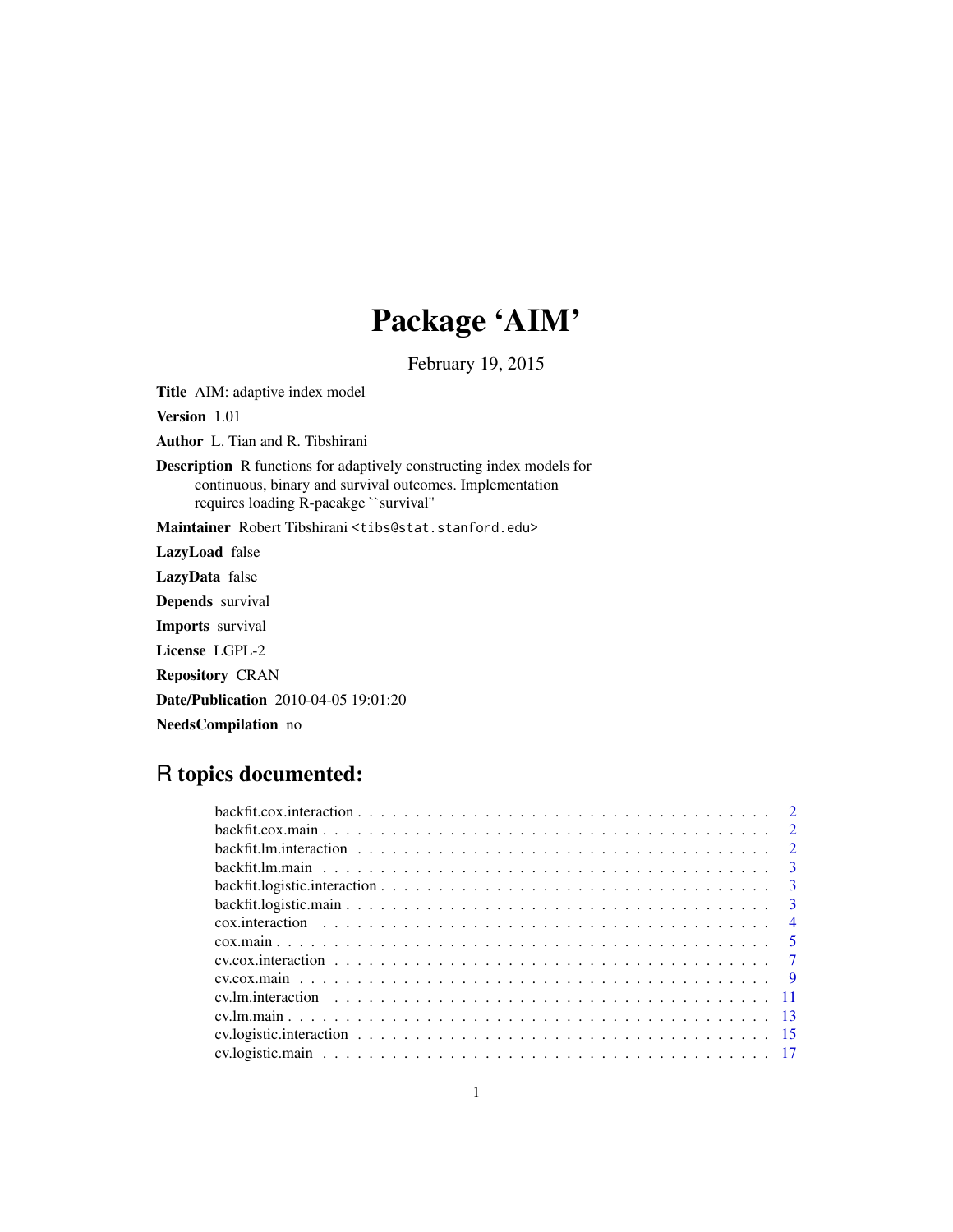<span id="page-1-0"></span>

| Index |  |
|-------|--|
|       |  |
|       |  |
|       |  |
|       |  |
|       |  |

backfit.cox.interaction

*Internal function used in cox.interaction*

## Description

Internal functions used in cox.interaction

## Author(s)

Lu Tian and Robert Tibshirani

backfit.cox.main *Internal function used in cox.main*

## Description

Internal functions used in cox.main

#### Author(s)

Lu Tian and Robert Tibshirani

backfit.lm.interaction

*Internal function used in lm.interaction*

## Description

Internal functions used in lm.interaction

## Author(s)

Lu Tian and Robert Tibshirani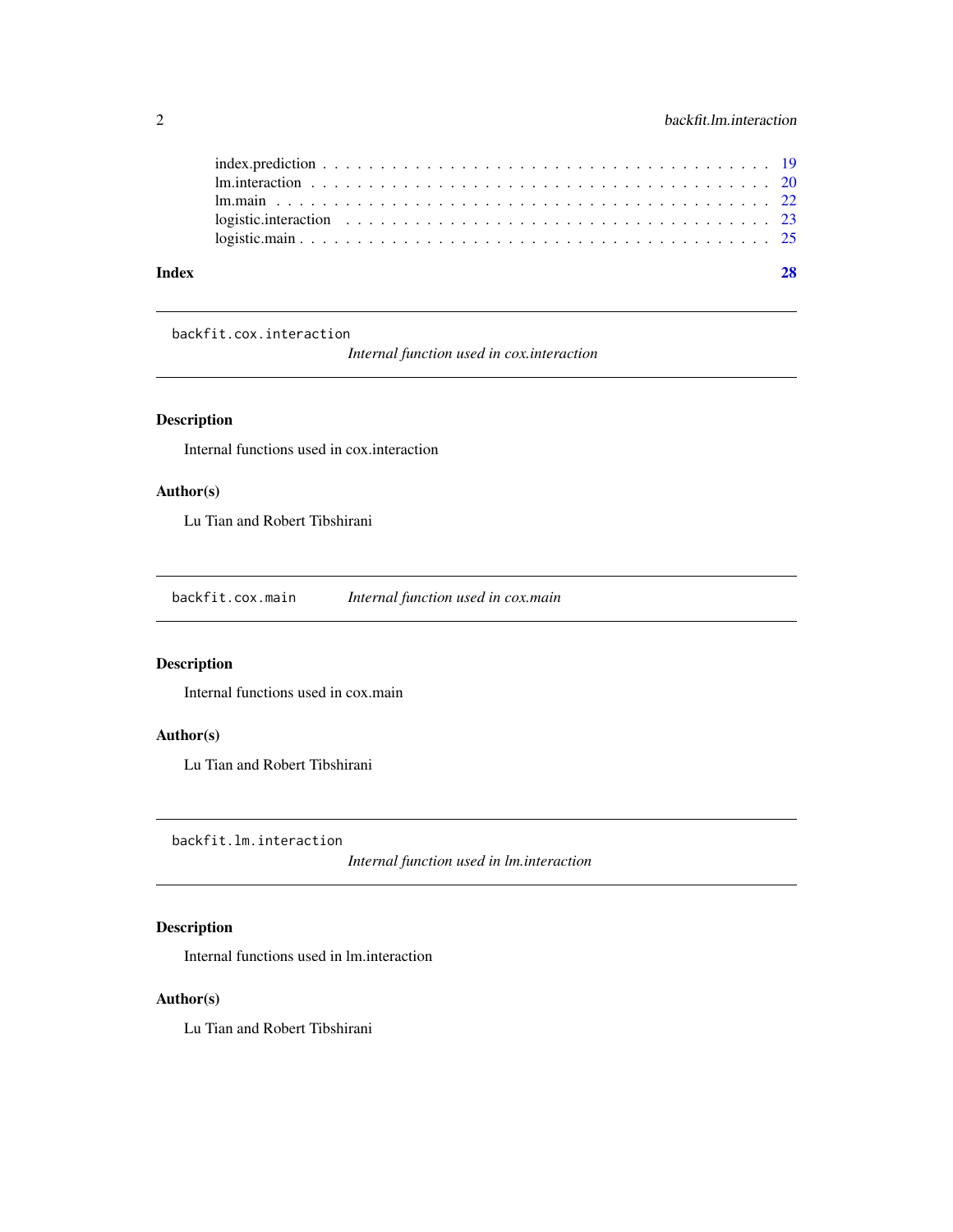<span id="page-2-0"></span>backfit.lm.main *Internal function used in lm.main*

## Description

Internal functions used in lm.main

## Author(s)

Lu Tian and Robert Tibshirani

backfit.logistic.interaction *Internal function used in logistic.interaction*

## Description

Internal functions used in logistic.interaction

## Author(s)

Lu Tian and Robert Tibshirani

backfit.logistic.main *Internal function used in logistic.main*

## Description

Internal functions used in logistic.main

## Author(s)

Lu Tian and Robert Tibshirani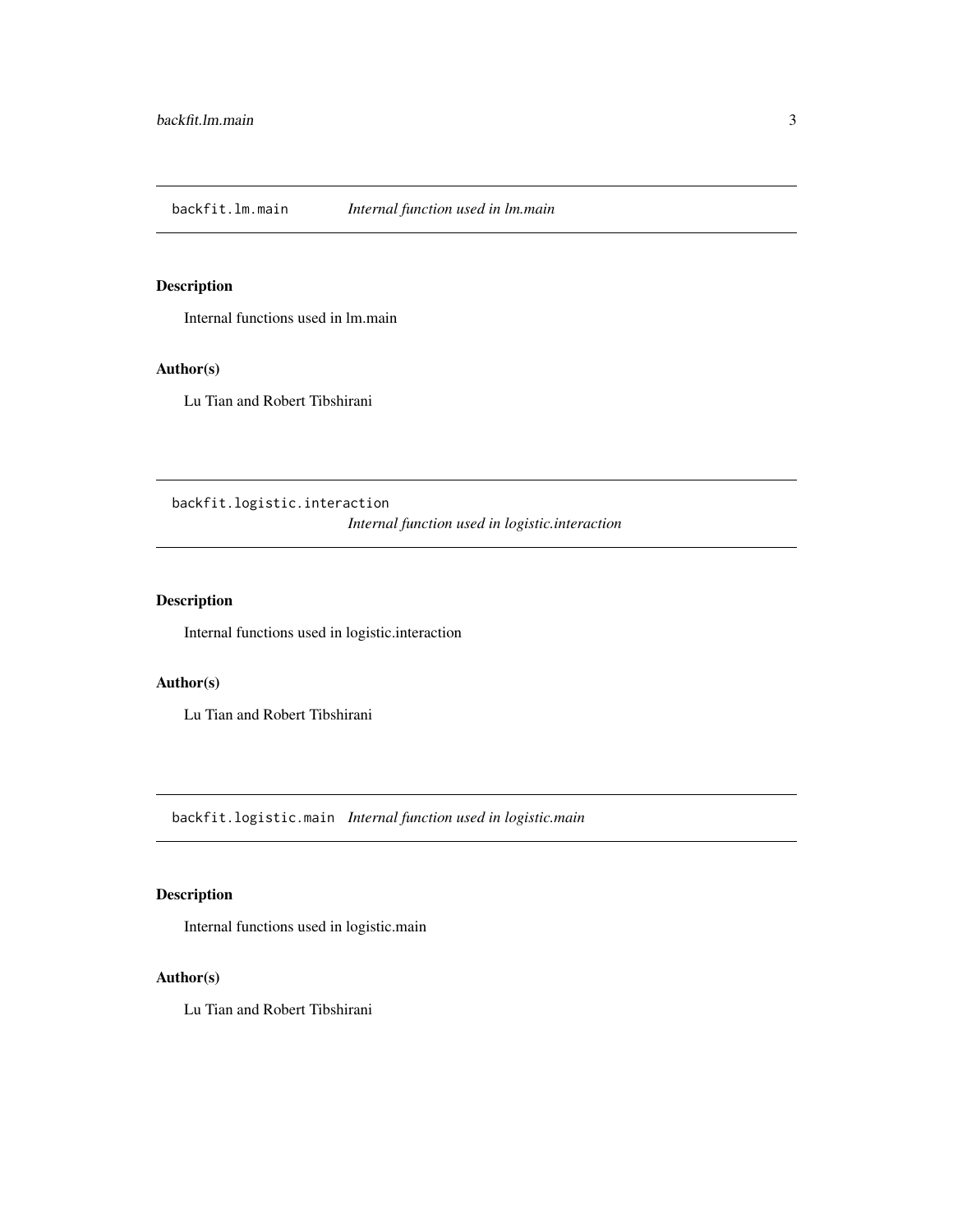<span id="page-3-0"></span>

#### Description

Estimate adpative index model for survival outcomes in the context of Cox regression. The resulting index characterizes the interaction between covariates and treatment.

#### Usage

cox.interaction(x, trt, y, delta, nsteps=8, mincut=.1, backfit=F, maxnumcut=1, dirp=0)

#### Arguments

| $\mathsf{x}$ | n by p matrix. The covariate matrix                                                                                                                                                                                                                                                             |
|--------------|-------------------------------------------------------------------------------------------------------------------------------------------------------------------------------------------------------------------------------------------------------------------------------------------------|
| trt          | n vector. The treatment indicator                                                                                                                                                                                                                                                               |
| У            | n vector. The observed follow-up time                                                                                                                                                                                                                                                           |
| delta        | $\pi$ 0/1 vector. The status indicator. 1=failure and 0=alive.                                                                                                                                                                                                                                  |
| nsteps       | the maximum number of binary rules to be included in the index                                                                                                                                                                                                                                  |
| mincut       | the minimum cutting proportion for the binary rule at either end. It typically is<br>between $0$ and $0.2$ .                                                                                                                                                                                    |
| backfit      | T/F. Whether the existing split points are re-adjusted after including new a binary<br>rule                                                                                                                                                                                                     |
| maxnumcut    | the maximum number of binary splits per predictor                                                                                                                                                                                                                                               |
| dirp         | p vector. The given direction of the binary split for each of the p predictors.<br>0 represents "no pre-given direction"; 1 represents " $(x>cut)$ " and -1 represents<br>" $(x < cut)$ ". Alternatively, "dirp=0" represents that there is no pre-given direction<br>for any of the predictor. |

#### Details

cox.interaction sequentially estimates a sequence of adaptive index models with up to "nsteps" terms for survival outcomes. The aglorithm seeks the index having the strong interaction with the treatment in the Cox regression. The appropriate number of binary rules can be selected via K-fold cross-validation (cv.cox.interaction).

#### Value

cox.interaction returns maxsc, which is the observed partial likelihood score test statistics for the index\*treatment interaction in the fitted model and res, which is a list with components

| jmaa   | number of predictors                                                               |
|--------|------------------------------------------------------------------------------------|
| cutp   | split points for the binary rules                                                  |
| maxdir | direction of split: 1 represents " $(x > cut)$ " and -1 represents " $(x < cut)$ " |
| maxsc  | observed partial likelihood score test statistics for the interaction              |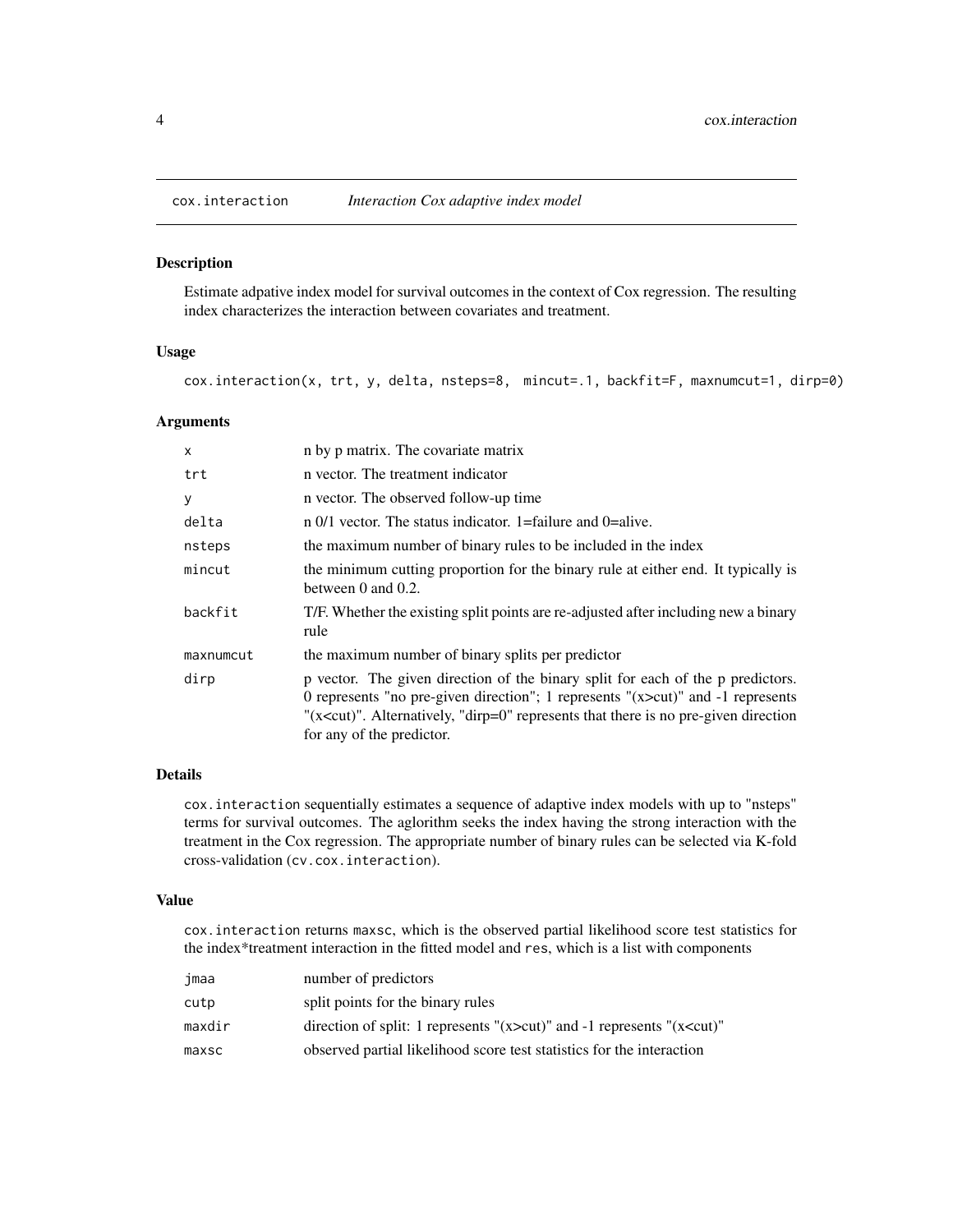#### <span id="page-4-0"></span>cox.main 5

#### Author(s)

Lu Tian and Robert Tibshirani

#### References

Lu Tian and Robert Tibshirani (2010) "Adaptive index models for marker-based risk stratification", Tech Report, available at http://www-stat.stanford.edu/~tibs/AIM.

#### Examples

```
## generate data
set.seed(1)
n=400
p=10
x=matrix(rnorm(n*p), n, p)
z=(x[,1]<0.2)+(x[,5]>0.2)
beta=1
trt=rbinom(n,1,0.5)
fail.time=rexp(n)*exp(-beta*z*trt)
cen.time=rexp(n)*1.25
y=pmin(fail.time, cen.time)
y=round(y*10)/10
delta=1*(fail.time<cen.time)
## fit the interaction Cox AIM model
a=cox.interaction(x, trt, y, delta, nsteps=10)
## examine the model sequence
print(a)
## compute the index based on the 2nd model in the sequence using data x
z.prd=index.prediction(a$res[[2]],x)
## compute the index based on the 2nd model of the sequence using new data xx, and compare the result with the true
nn=10
xx=matrix(rnorm(nn*p), nn, p)
zz=(xx[,1]<0.2)+(xx[,5]>0.2)
zz.prd=index.prediction(a$res[[2]],xx)
cbind(zz, zz.prd)
```
cox.main *Main effect Cox adaptive index model*

#### Description

Estimate adpative index model for survival outcomes in the context of Cox regression. The resulting index characterizes the main covariate effect on the hazard.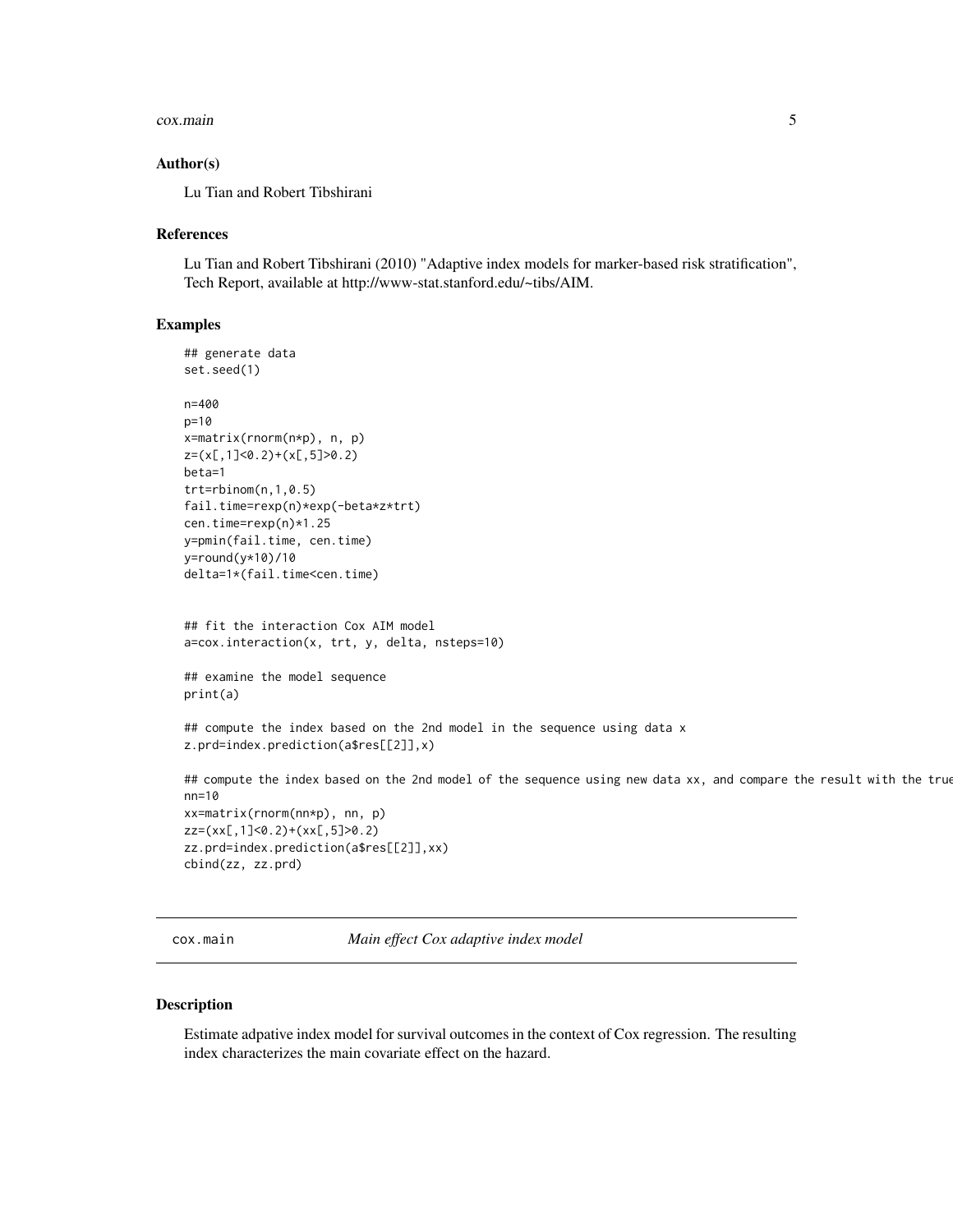#### Usage

cox.main(x, y, delta, nsteps=8, mincut=.1, backfit=F, maxnumcut=1, dirp=0)

#### Arguments

| X         | n by p matrix. The covariate matrix                                                                                                                                                                                                                                                              |
|-----------|--------------------------------------------------------------------------------------------------------------------------------------------------------------------------------------------------------------------------------------------------------------------------------------------------|
| У         | n vector. The observed follow-up time                                                                                                                                                                                                                                                            |
| delta     | $\pi$ 0/1 vector. The status indicator. 1=failure and 0=alive.                                                                                                                                                                                                                                   |
| nsteps    | the maximum number of binary rules to be included in the index                                                                                                                                                                                                                                   |
| mincut    | the minimum cutting proportion for the binary rule at either end. It typically is<br>between $0$ and $0.2$ .                                                                                                                                                                                     |
| backfit   | T/F. Whether the existing split points are adjusted after including a new binary<br>rule                                                                                                                                                                                                         |
| maxnumcut | the maximum number of binary splits per predictor                                                                                                                                                                                                                                                |
| dirp      | p vector. The given direction of the binary split for each of the p predictors. 0<br>represents "no pre-given direction"; 1 represents "(x>cut)"; -1 represents "(x <cut)".<br>Alternatively, "dirp=0" represents that there is no pre-given direction for any of<br/>the predictor.</cut)".<br> |

#### Details

cox.main sequentially estimates a sequence of adaptive index models with up to "nsteps" terms for survival outcomes. The appropriate number of binary rules can be selected via K-fold crossvalidation (cv.cox.main).

## Value

cox.main returns maxsc, which is the partial likelihood score test statistics in the fitted model and res, which is a list with components

| jmaa   | number of predictors                                                               |
|--------|------------------------------------------------------------------------------------|
| cutp   | split points for the binary rules                                                  |
| maxdir | direction of split: 1 represents " $(x > cut)$ " and -1 represents " $(x < cut)$ " |
| maxsc  | observed partial likelihood score test statistics for the main effect              |

## Author(s)

Lu Tian and Robert Tibshirani

## References

Lu Tian and Robert Tibshirani (2010) "Adaptive index models for marker-based risk stratification", Tech Report, available at http://www-stat.stanford.edu/~tibs/AIM.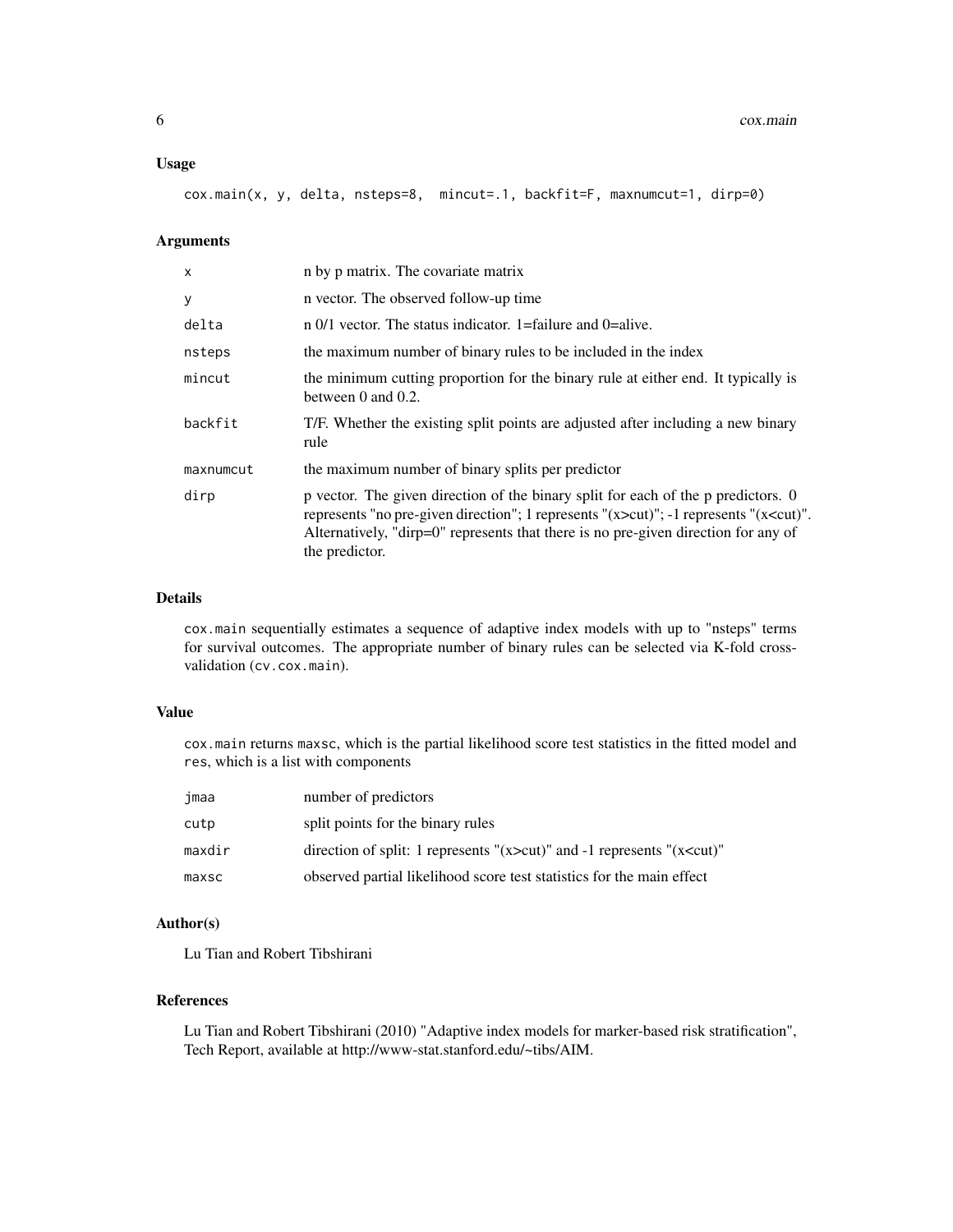## <span id="page-6-0"></span>cv.cox.interaction 7

#### Examples

```
## generate data
set.seed(1)
n=200
p=10
x=matrix(rnorm(n*p), n, p)
z=(x[,1]<0.2)+(x[,5]>0.2)
beta=1
fail.time=rexp(n)*exp(-beta*z)
cen.time=rexp(n)*1.25
y=pmin(fail.time, cen.time)
y=round(y*10)/10
delta=1*(fail.time<cen.time)
## fit the main effect Cox AIM model
a=cox.main(x, y, delta, nsteps=10)
## examine the model sequence
print(a)
## compute the index based on the 2nd model of the sequence using data x
z.prd=index.prediction(a$res[[2]],x)
## compute the index based on the 2nd model of the sequence using new data xx, and compare the result with the true
nn=10
xx=matrix(rnorm(nn*p), nn, p)
zz=(xx[,1]<0.2)+(xx[,5]>0.2)
zz.prd=index.prediction(a$res[[2]],xx)
cbind(zz, zz.prd)
```
cv.cox.interaction *Cross-validation in the interaction Cox AIM*

## Description

Cross-validation for selecting the number of binary rules in interaction AIM with survival outcomes in the context of Cox regression.

#### Usage

cv.cox.interaction(x, trt, y, status, K.cv=5, num.replicate=1, nsteps, mincut=0.1, backfit=F, maxnumc

| x    | n by p matrix. The covariate matrix |
|------|-------------------------------------|
| trt. | n vector. The treatment indicator   |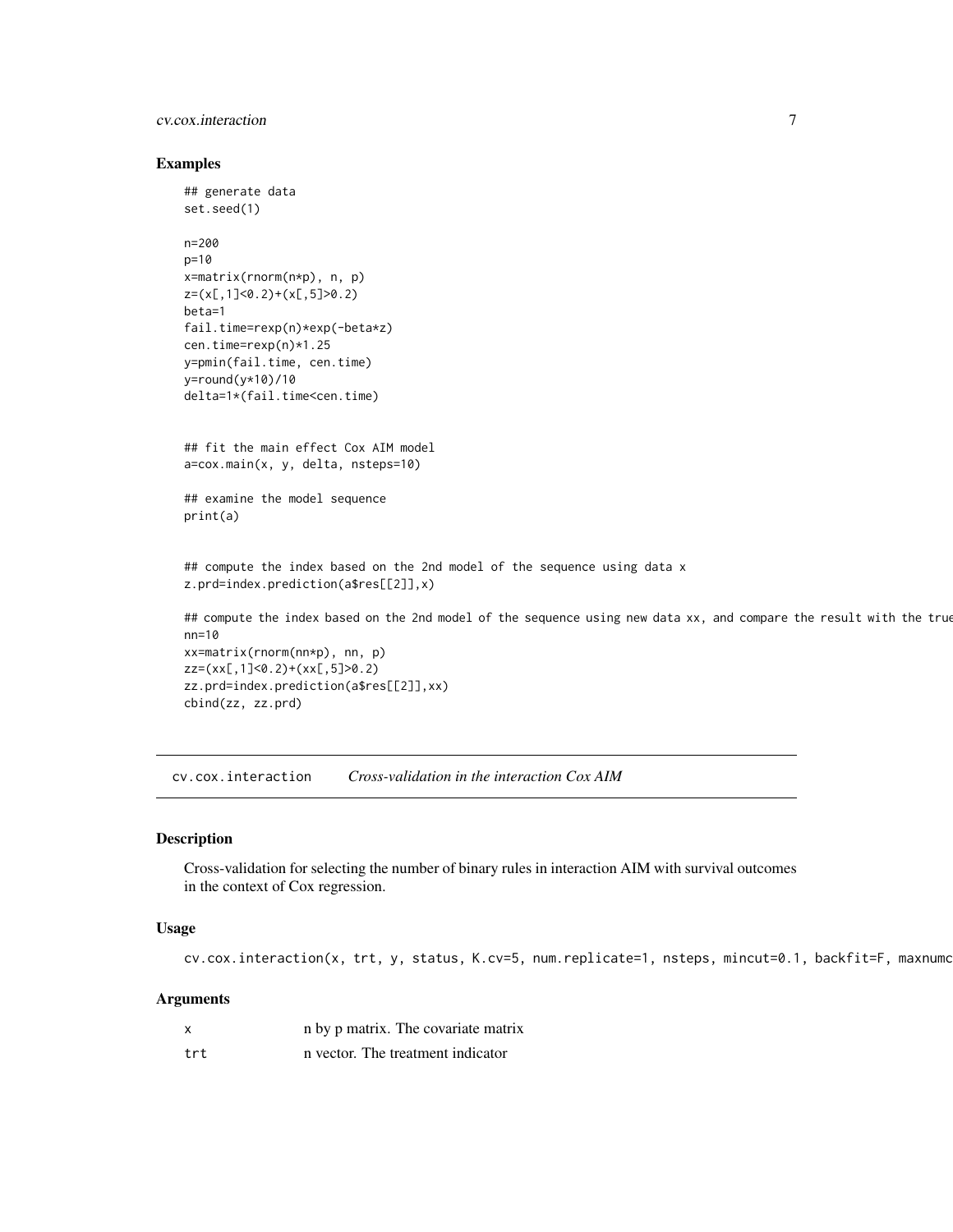| у             | n vector. The observed follow-up time                                                                                                                                                                                                                                                          |
|---------------|------------------------------------------------------------------------------------------------------------------------------------------------------------------------------------------------------------------------------------------------------------------------------------------------|
| status        | $\pi$ 0/1 vector. The status indicator. 1=failure and 0=alive.                                                                                                                                                                                                                                 |
| K.cv          | K.cv-fold cross validation                                                                                                                                                                                                                                                                     |
| num.replicate | number of independent replications of K-fold cross validations.                                                                                                                                                                                                                                |
| nsteps        | the maximum number of binary rules to be included in the index                                                                                                                                                                                                                                 |
| backfit       | T/F. Whether the existing split points are adjusted after including a new binary<br>rule                                                                                                                                                                                                       |
| mincut        | the minimum cutting proportion for the binary rule at either end. It typically is<br>between $0$ and $0.2$ .                                                                                                                                                                                   |
| maxnumcut     | the maximum number of binary splits per predictor                                                                                                                                                                                                                                              |
| dirp          | p vector. The given direction of the binary split for each of the p predictors. 0<br>represents "no pre-given direction"; 1 represents " $(x > cut)$ "; -1 represents " $(x < cut)$ ".<br>Alternatively, "dirp=0" represents that there is no pre-given direction for any of<br>the predictor. |

cv.cox.interaction implements K-fold cross-validation for the interaction Cox AIM. It estimates the partial likelihood score test statistics for testing the treatment\*index interaction in the test set. It also provides pre-validated fits for each observation and pre-validated partial likelihood score test statistics. The output can be used to select the optimal number of binary rules.

## Value

cv.cox.interaction returns

| kmax        | the optimal number of binary rules based the cross-validation                                                                                                        |
|-------------|----------------------------------------------------------------------------------------------------------------------------------------------------------------------|
| meanscore   | nsteps-vector. The cross-validated partial likelihood score test statistics (signifi-<br>cant at $0.05$ , if greater than 1.96) for the treatment*index interaction. |
| pvfit.score | nsteps-vector. The pre-validated partial likelihood score test statistics (signifi-<br>cant at $0.05$ , if greater than 1.96) for the treatment*index interaction.   |
| preval      | nsteps by n matrix. Pre-validated fits for individual observation                                                                                                    |

## References

L Tian and R Tibshirani Adaptive index models for marker-based risk stratification, Tech Report, available at http://www-stat.stanford.edu/~tibs/AIM.

R Tibshirani and B Efron, Pre-validation and inference in microarrays, Statist. Appl. Genet. Mol. Biol., 1:1-18, 2002.

#### Author(s)

Lu Tian and Robert Tibshirani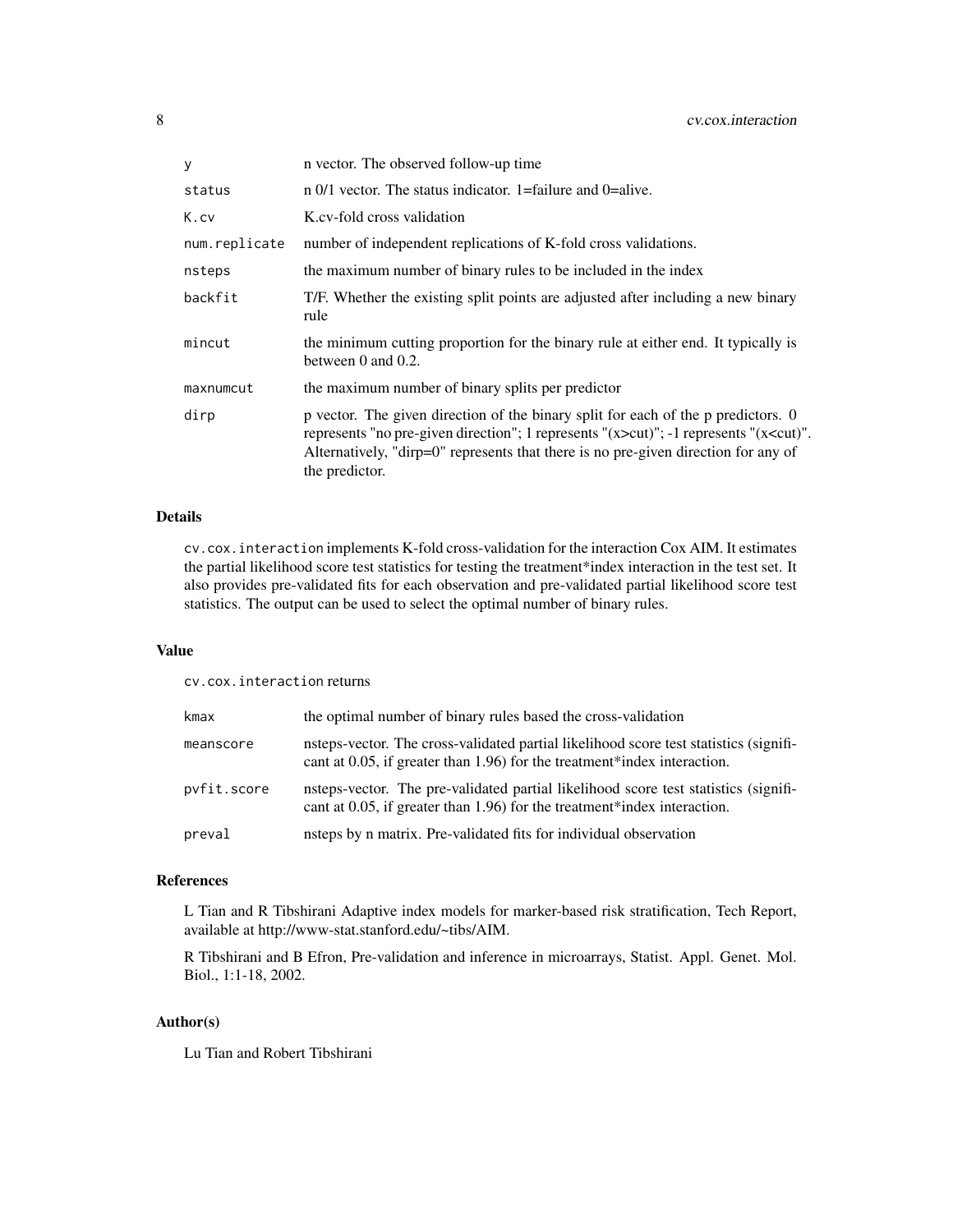#### <span id="page-8-0"></span>cv.cox.main 9

#### Examples

```
## generate data
set.seed(1)
n=400
p=10
x=matrix(rnorm(n*p), n, p)
z=(x[,1]<0.2)+(x[,5]>0.2)
beta=1
trt=rbinom(n,1,0.5)
fail.time=rexp(n)*exp(-beta*z*trt)
cen.time=rexp(n)*1.25
y=pmin(fail.time, cen.time)
y=round(y*10)/10
delta=1*(fail.time<cen.time)
## cross-validate the interaction Cox AIM model
a=cv.cox.interaction(x, trt, y, delta, nsteps=10, K.cv=4, num.replicate=5)
## examine the score test statistics for the interaction in the test set
par(mfrow=c(1,2))
plot(a$meanscore, type="l")
plot(a$pvfit.score, type="l")
## construct the index with the optimal number of binary rules
k.opt=a$kmax
a=cox.interaction(x, trt, y, delta, nsteps=k.opt)
print(a)
```
cv.cox.main *Cross-validation in main effect Cox AIM*

#### Description

Cross-validation for selecting the number of binary rules in the main effect AIM with survival outcomes.

## Usage

cv.cox.main(x, y, status, K.cv=5, num.replicate=1, nsteps, mincut=0.1, backfit=F, maxnumcut=1, dirp=0)

|        | n by p matrix. The covariate matrix                            |
|--------|----------------------------------------------------------------|
|        | n vector. The observed follow-up time                          |
| status | $\pi$ 0/1 vector. The status indicator. 1=failure and 0=alive. |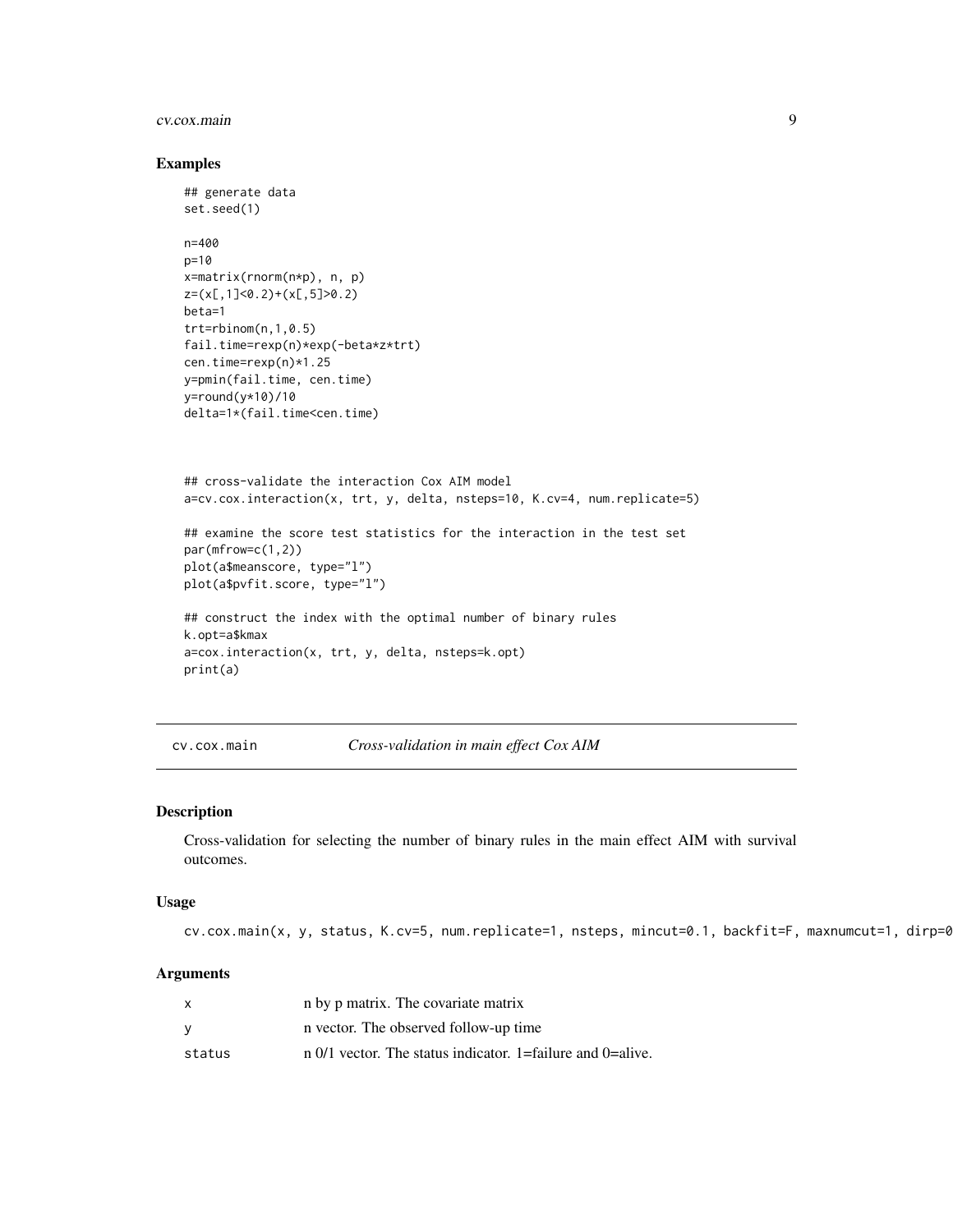| K.cv          | K.cv-fold cross validation                                                                                                                                                                                                                                                                     |
|---------------|------------------------------------------------------------------------------------------------------------------------------------------------------------------------------------------------------------------------------------------------------------------------------------------------|
| num.replicate | number of independent replications of K-fold cross validations.                                                                                                                                                                                                                                |
| nsteps        | the maximum number of binary rules to be included in the index                                                                                                                                                                                                                                 |
| backfit       | T/F. Whether the existing split points are adjusted after including new binary<br>rules                                                                                                                                                                                                        |
| mincut        | the minimum cutting proportion for the binary rule at either end. It typically is<br>between $0$ and $0.2$ .                                                                                                                                                                                   |
| maxnumcut     | the maximum number of binary splits per predictor                                                                                                                                                                                                                                              |
| dirp          | p vector. The given direction of the binary split for each of the p predictors. 0<br>represents "no pre-given direction"; 1 represents " $(x > cut)$ "; -1 represents " $(x < cut)$ ".<br>Alternatively, "dirp=0" represents that there is no pre-given direction for any of<br>the predictor. |

cv.cox.main implements the K-fold cross-validation for the main effect Cox AIM. It estimates the partial likelihood score test statistics in the test set for testing the association between the survival time and index constructed using training data. It also provides pre-validated fits for each observation and pre-validated partial likelihood score test statistics. The output can be used to select the optimal number of binary rules.

#### Value

cv.cox.main returns

| kmax        | the optimal number of binary rules based the cross-validation                                                                                                                        |
|-------------|--------------------------------------------------------------------------------------------------------------------------------------------------------------------------------------|
| meanscore   | nsteps-vector. The cross-validated partial likelihood score test statistics (signif-<br>icant at 0.05, if greater than 1.96) for the association between survival time and<br>index. |
| pvfit.score | nsteps-vector. The pre-validated partial likelihood score test statistics (signifi-<br>cant at 0.05, if greater than 1.96) for the association between survival time and<br>index.   |
| preval      | nsteps by n matrix. Pre-validated fits for individual observation                                                                                                                    |

## References

L Tian and R Tibshirani Adaptive index models for marker-based risk stratification, Tech Report, available at http://www-stat.stanford.edu/~tibs/AIM.

R Tibshirani and B Efron, Pre-validation and inference in microarrays, Statist. Appl. Genet. Mol. Biol., 1:1-18, 2002.

#### Author(s)

Lu Tian and Robert Tibshirani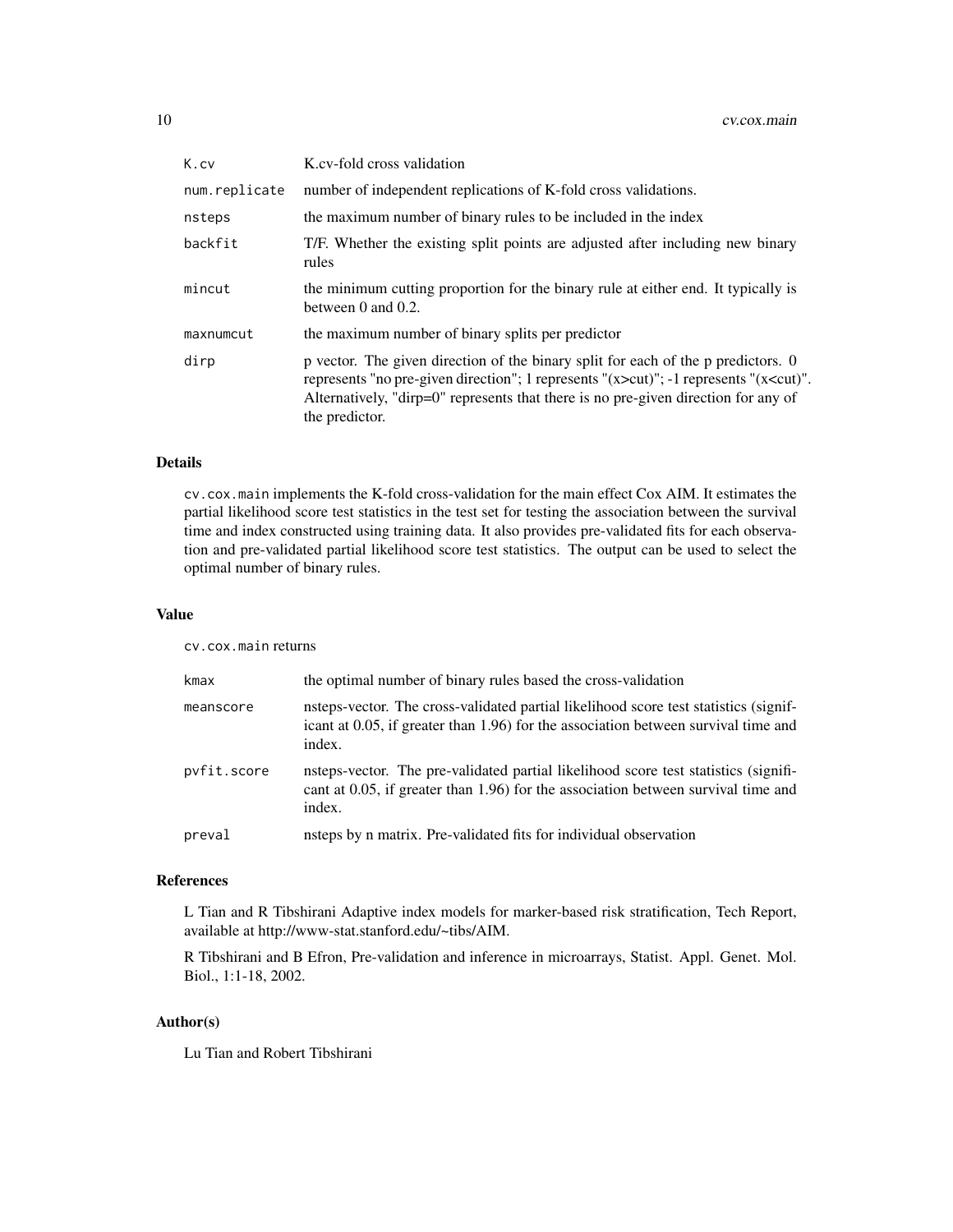## <span id="page-10-0"></span>cv.lm.interaction 11

#### Examples

```
## generate data
set.seed(1)
n=200
p=10
x=matrix(rnorm(n*p), n, p)
z=(x[,1]<0.2)+(x[,5]>0.2)
beta=1
fail.time=rexp(n)*exp(-beta*z)
cen.time=rexp(n)*1.25
y=pmin(fail.time, cen.time)
y=round(y*10)/10
delta=1*(fail.time<cen.time)
## cross-validate the main effect Cox AIM
a=cv.cox.main(x, y, delta, nsteps=10, K.cv=3, num.replicate=3)
## examine the test statistics in the test set
par(mfrow=c(1,2))
plot(a$meanscore, type="l")
plot(a$pvfit.score, type="l")
## construct the index with the optimal number of binary rules
k.opt=a$kmax
a=cox.main(x, y, delta, nsteps=k.opt)
print(a)
```
cv.lm.interaction *Cross-validation in interaction linear AIM*

## Description

Cross-validation for selecting the number of binary rules in the interaction AIM with continuous outcomes

#### Usage

cv.lm.interaction(x, trt, y, K.cv=5, num.replicate=1, nsteps, mincut=0.1, backfit=F, maxnumcut=1, dir

| X   | n by p matrix. The covariate matrix |
|-----|-------------------------------------|
| trt | n vector. The treatment indicator   |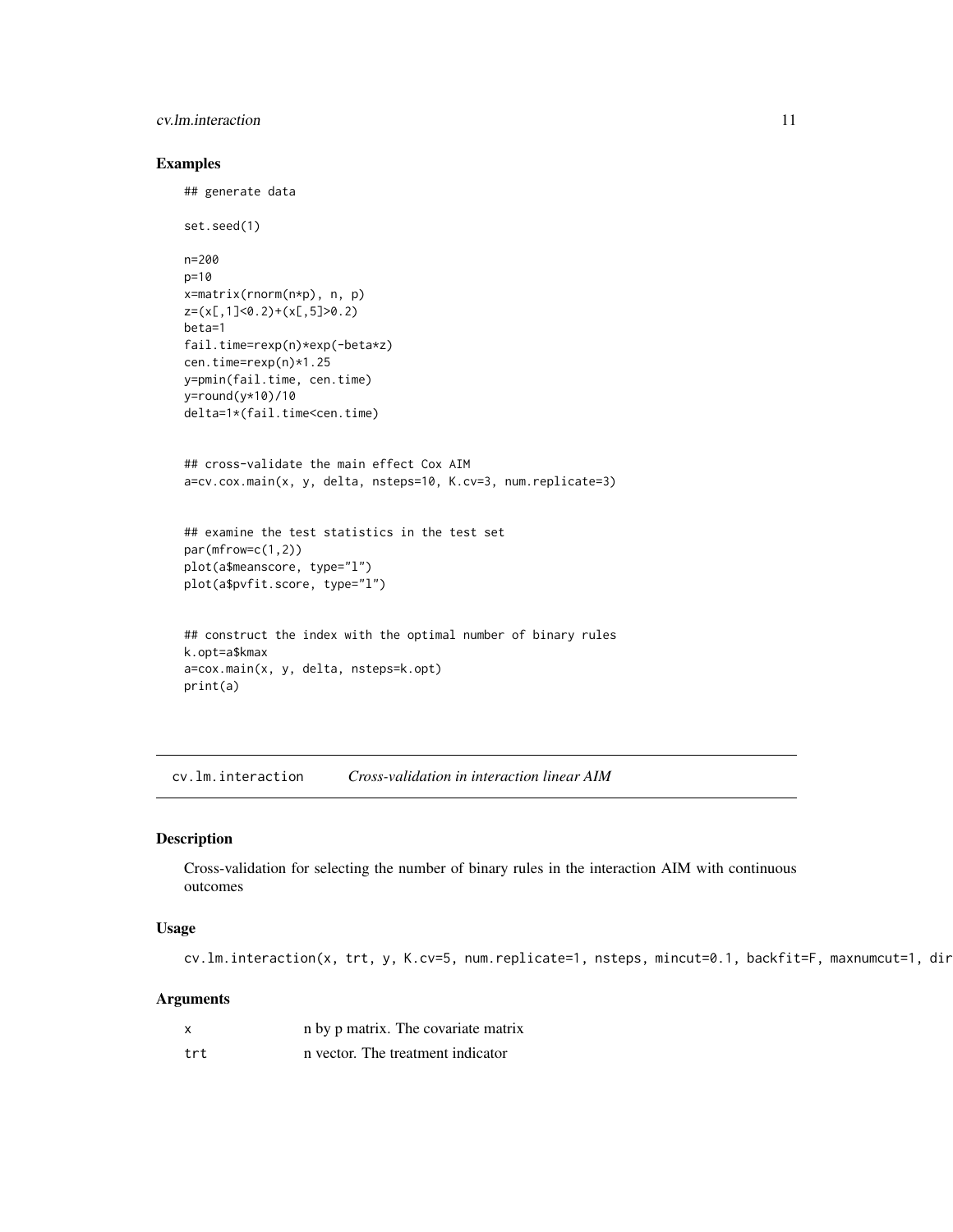| у             | n vector. The continuous response variable                                                                                                                                                                                                                                                     |
|---------------|------------------------------------------------------------------------------------------------------------------------------------------------------------------------------------------------------------------------------------------------------------------------------------------------|
| K.cv          | K.cv-fold cross validation                                                                                                                                                                                                                                                                     |
| num.replicate | number of independent replications of K-fold cross validations                                                                                                                                                                                                                                 |
| nsteps        | the maximum number of binary rules to be included in the index                                                                                                                                                                                                                                 |
| mincut        | the minimum cutting proportion for the binary rule at either end. It typically is<br>between $0$ and $0.2$ .                                                                                                                                                                                   |
| backfit       | T/F. Whether the existing split points are adjusted after including a new binary<br>rule                                                                                                                                                                                                       |
| maxnumcut     | the maximum number of binary splits per predictor                                                                                                                                                                                                                                              |
| dirp          | p vector. The given direction of the binary split for each of the p predictors. 0<br>represents "no pre-given direction"; 1 represents " $(x > cut)$ "; -1 represents " $(x < cut)$ ".<br>Alternatively, "dirp=0" represents that there is no pre-given direction for any of<br>the predictor. |

cv.lm.interaction implements the K-fold cross-validation for interaction linear AIM. It estimates the score test statistics in the test set for testing the treatment\*index interaction. It also provides the pre-validated fits for each observation and pre-validated score test statistics. The output can be used to select the optimal number of binary rules.

#### Value

cv.lm.interaction returns

| kmax        | the optimal number of binary rules based the cross-validation                                                                               |
|-------------|---------------------------------------------------------------------------------------------------------------------------------------------|
| meanscore   | nsteps-vector. The cross-validated score test statistics (significant at 0.05, if<br>greater than 1.96) for the treatment*index interaction |
| pyfit.score | nsteps-vector. The pre-validated score test statistics (significant at 0.05, if greater<br>than 1.96) for the treatment*index interaction.  |
| preval      | nsteps by n matrix. Prevalidated fits for individual observation                                                                            |

#### References

L Tian and R Tibshirani Adaptive index models for marker-based risk stratification, Tech Report, available at http://www-stat.stanford.edu/~tibs/AIM.

R Tibshirani and B Efron, Pre-validation and inference in microarrays, Statist. Appl. Genet. Mol. Biol., 1:1-18, 2002.

#### Author(s)

Lu Tian and Robert Tibshirani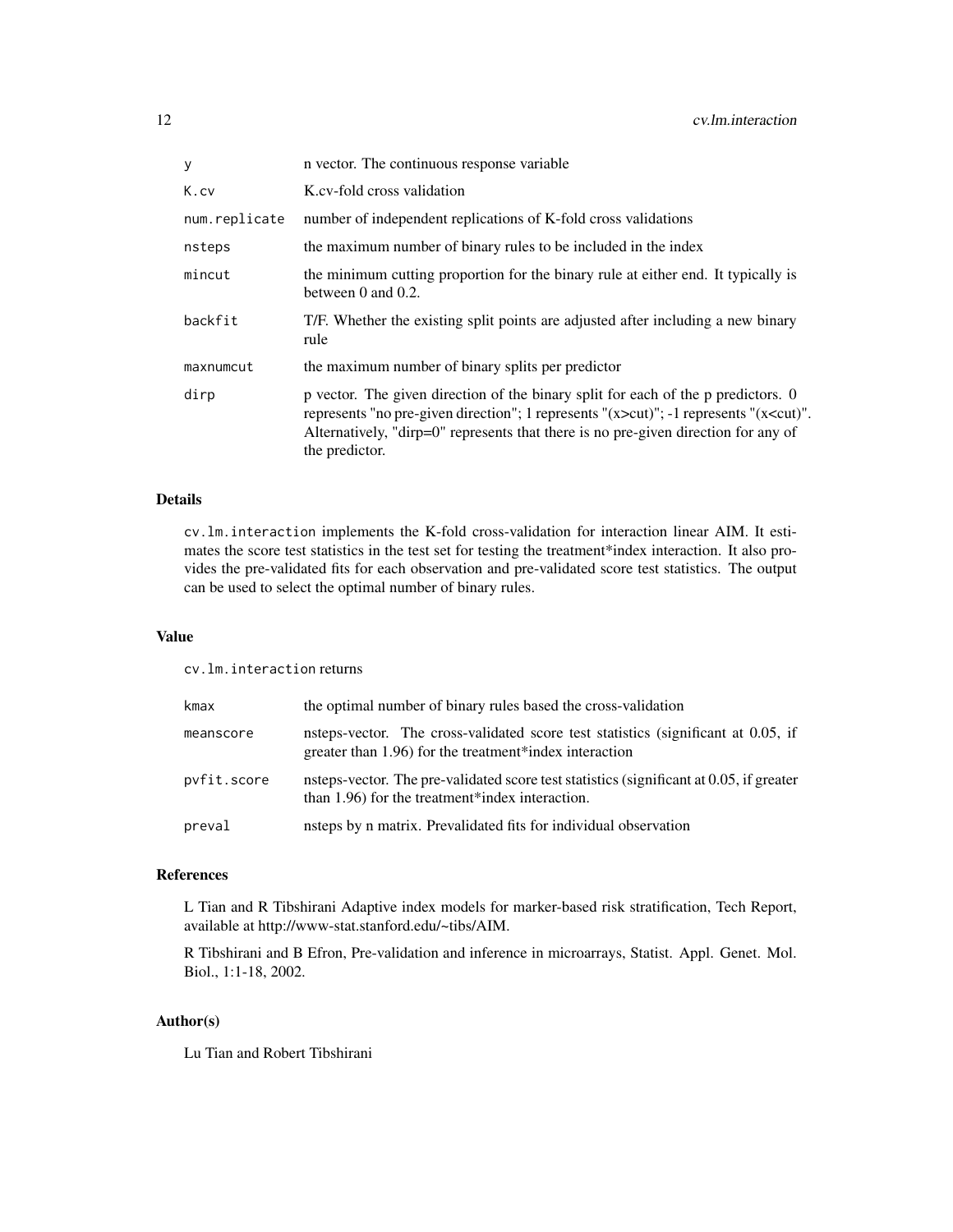#### <span id="page-12-0"></span>cv.lm.main 13

## Examples

```
## generate data
set.seed(1)
n=400
p=10
x=matrix(rnorm(n*p), n, p)
z=(x[,1]<0.2)+(x[,5]>0.2)
trt=rbinom(n, 1, 0.5)
beta=1
y=trt+beta*trt*z+rnorm(n)
## cross-validate the interaction linear AIM
a=cv.lm.interaction(x, trt, y, nsteps=10, K.cv=5, num.replicate=3)
## examine the score test statistics in the test set
par(mfrow=c(1,2))
plot(a$meanscore, type="l")
plot(a$pvfit.score, type="l")
## construct the index with the optimal number of binary rules
k.opt=a$kmax
a=lm.interaction(x, y, trt, nsteps=k.opt)
print(a)
```
cv.lm.main *Cross-validation in main effect linear AIM*

## Description

Cross-validation for selecting the number of binary rules in the main effect linear AIM

#### Usage

```
cv.lm.main(x, y, K.cv=5, num.replicate=1, nsteps, mincut=0.1, backfit=F, maxnumcut=1, dirp=0)
```

| $\mathsf{x}$  | n by p matrix. The covariate matrix                                                                     |
|---------------|---------------------------------------------------------------------------------------------------------|
| y             | n vector. The continuous response variable                                                              |
| K.cv          | K.cv-fold cross validation                                                                              |
| num.replicate | number of independent replications of K-fold cross validations.                                         |
| nsteps        | the maximum number of binary rules to be included in the index                                          |
| mincut        | the minimum cutting proportion for the binary rule at either end. It typically is<br>between 0 and 0.2. |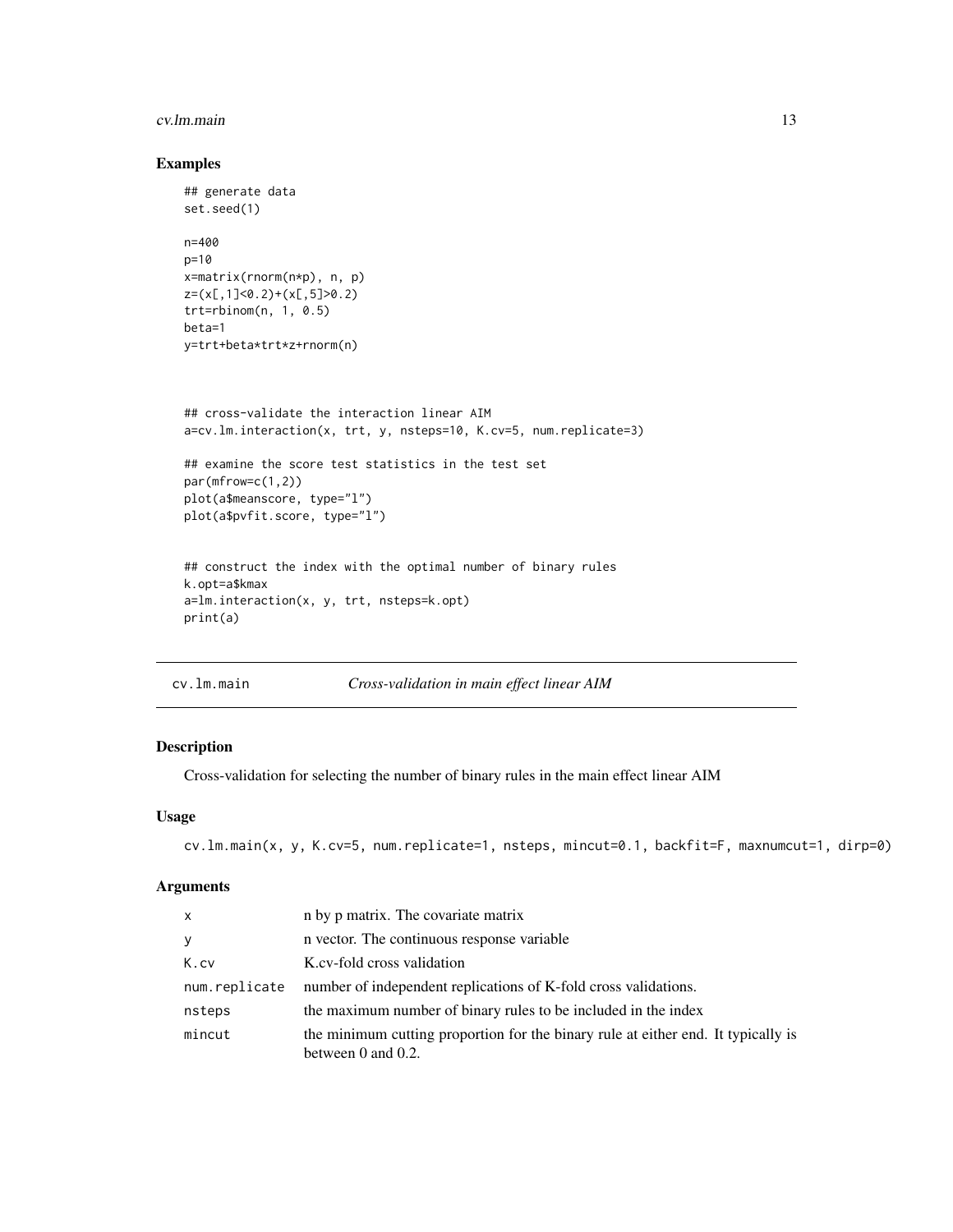| backfit   | T/F. Whether the existing split points are adjusted after including new a binary<br>rule                                                                                                                                                                                                       |
|-----------|------------------------------------------------------------------------------------------------------------------------------------------------------------------------------------------------------------------------------------------------------------------------------------------------|
| maxnumcut | the maximum number of binary splits per predictor                                                                                                                                                                                                                                              |
| dirp      | p vector. The given direction of the binary split for each of the p predictors. 0<br>represents "no pre-given direction"; 1 represents " $(x > cut)$ "; -1 represents " $(x < cut)$ ".<br>Alternatively, "dirp=0" represents that there is no pre-given direction for any of<br>the predictor. |

cv.lm.main implements the K-fold cross-validation for the main effect linear AIM. It estimates the score test statistics in the test set for testing the association between the continuous response and index constructed using training data. It also provides pre-validated fits for each observation and the pre-validated score test statistics. The output can be used to select the optimal number of binary rules.

#### Value

cv.lm.main returns

| kmax        | the optimal number of binary rules based the cross-validation                                                                                                |
|-------------|--------------------------------------------------------------------------------------------------------------------------------------------------------------|
| meanscore   | nsteps-vector. The cross-validated score test statistics (significant at 0.05, if<br>greater than 1.96) for the association between survival time and index. |
| pvfit.score | nsteps-vector. The pre-validated score test statistics (significant at 0.05, if greater<br>than 1.96) for the association between survival time and index.   |
| preval      | nsteps by n matrix. Pre-validated fits for individual observation                                                                                            |

## References

L Tian and R Tibshirani Adaptive index models for marker-based risk stratification, Tech Report, available at http://www-stat.stanford.edu/~tibs/AIM.

R Tibshirani and B Efron, Pre-validation and inference in microarrays, Statist. Appl. Genet. Mol. Biol., 1:1-18, 2002.

#### Author(s)

Lu Tian and Robert Tibshirani

## Examples

```
## generate data
set.seed(1)
n=400
p=10
x=matrix(rnorm(n*p), n, p)
z=(x[,1]<0.2)+(x[,5]>0.2)
beta=1
y=beta*z+rnorm(n)
```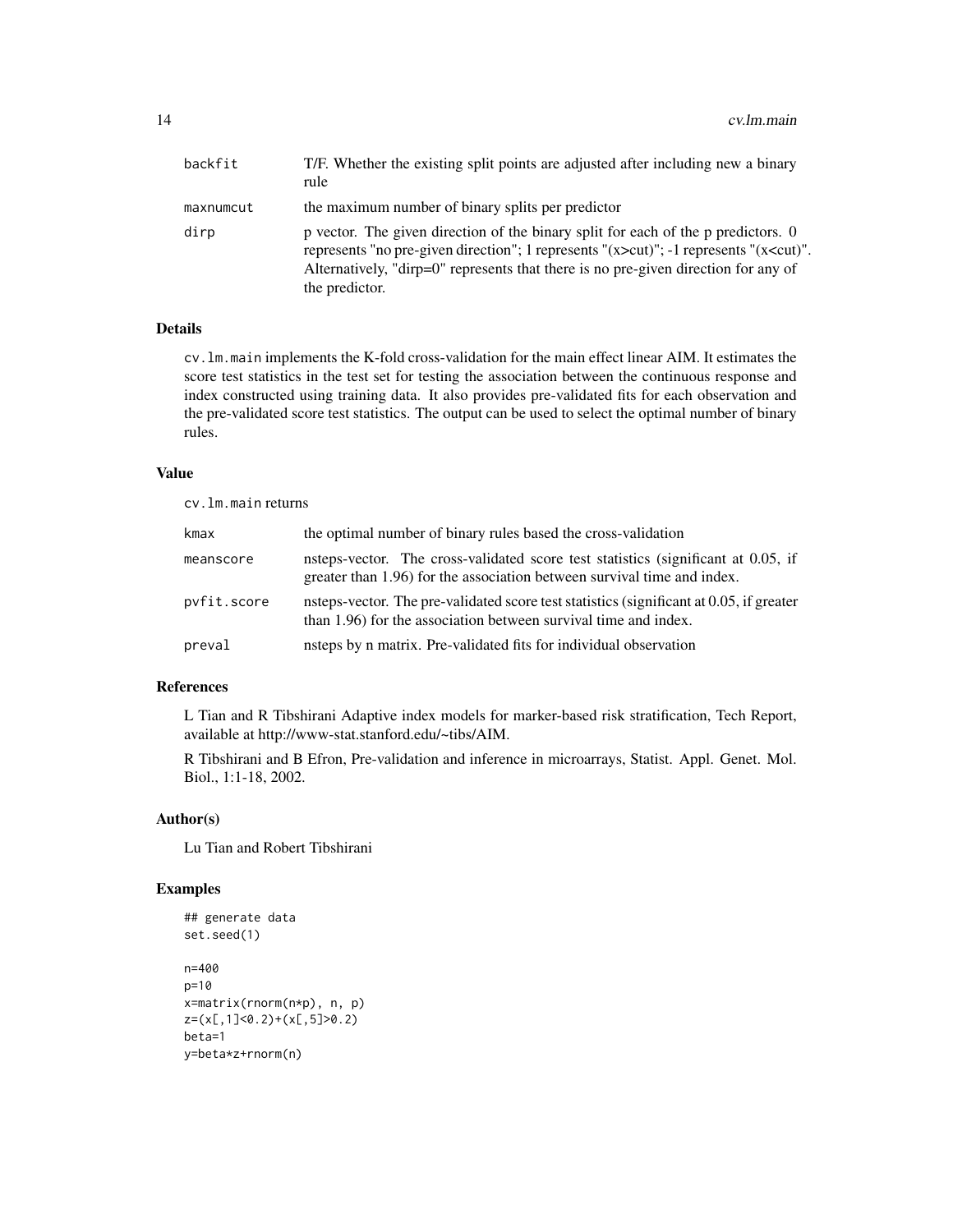```
## cross-validate the linear main effects AIM
a=cv.lm.main(x, y, nsteps=10, K.cv=5, num.replicate=3)
## examine score test statistics in the test set
par(mfrow=c(1,2))
plot(a$meanscore, type="l")
plot(a$pvfit.score, type="l")
## construct the index with the optimal number of binary rules
k.opt=a$kmax
a=lm.main(x, y, nsteps=k.opt)
print(a)
```
cv.logistic.interaction

*Cross-validation in interaction logistic AIM*

#### Description

Cross-validation for selecting the number of binary rules in the interaction AIM with binary outcomes.

## Usage

cv.logistic.interaction(x, trt, y, K.cv=5, num.replicate=1, nsteps, mincut=0.1, backfit=F, maxnumcut=

| $\mathsf{x}$  | n by p matrix. The covariate matrix                                                                                                                                                                                                                                                              |
|---------------|--------------------------------------------------------------------------------------------------------------------------------------------------------------------------------------------------------------------------------------------------------------------------------------------------|
| trt           | n vector. The treatment indicator                                                                                                                                                                                                                                                                |
| У             | n 0/1 vector. The binary response variable                                                                                                                                                                                                                                                       |
| K.cv          | K.cv-fold cross validation                                                                                                                                                                                                                                                                       |
| num.replicate | number of independent replications of K-fold cross validations.                                                                                                                                                                                                                                  |
| nsteps        | the maximum number of binary rules to be included in the index                                                                                                                                                                                                                                   |
| mincut        | The minimum cutting proportion for the binary rule at either end. It typically is<br>between $0$ and $0.2$ .                                                                                                                                                                                     |
| backfit       | T/F. Whether the existing split points are adjusted after including a new binary<br>rule                                                                                                                                                                                                         |
| maxnumcut     | The maximum number of binary splits per predictor                                                                                                                                                                                                                                                |
| dirp          | p vector. The given direction of the binary split for each of the p predictors. 0<br>represents "no pre-given direction"; 1 represents "(x>cut)"; -1 represents "(x <cut)".<br>Alternatively, "dirp=0" represents that there is no pre-given direction for any of<br/>the predictor.</cut)".<br> |
| weight        | a positive value. The weight given to responses: "weight=0" means that all<br>observations are equally weighted.                                                                                                                                                                                 |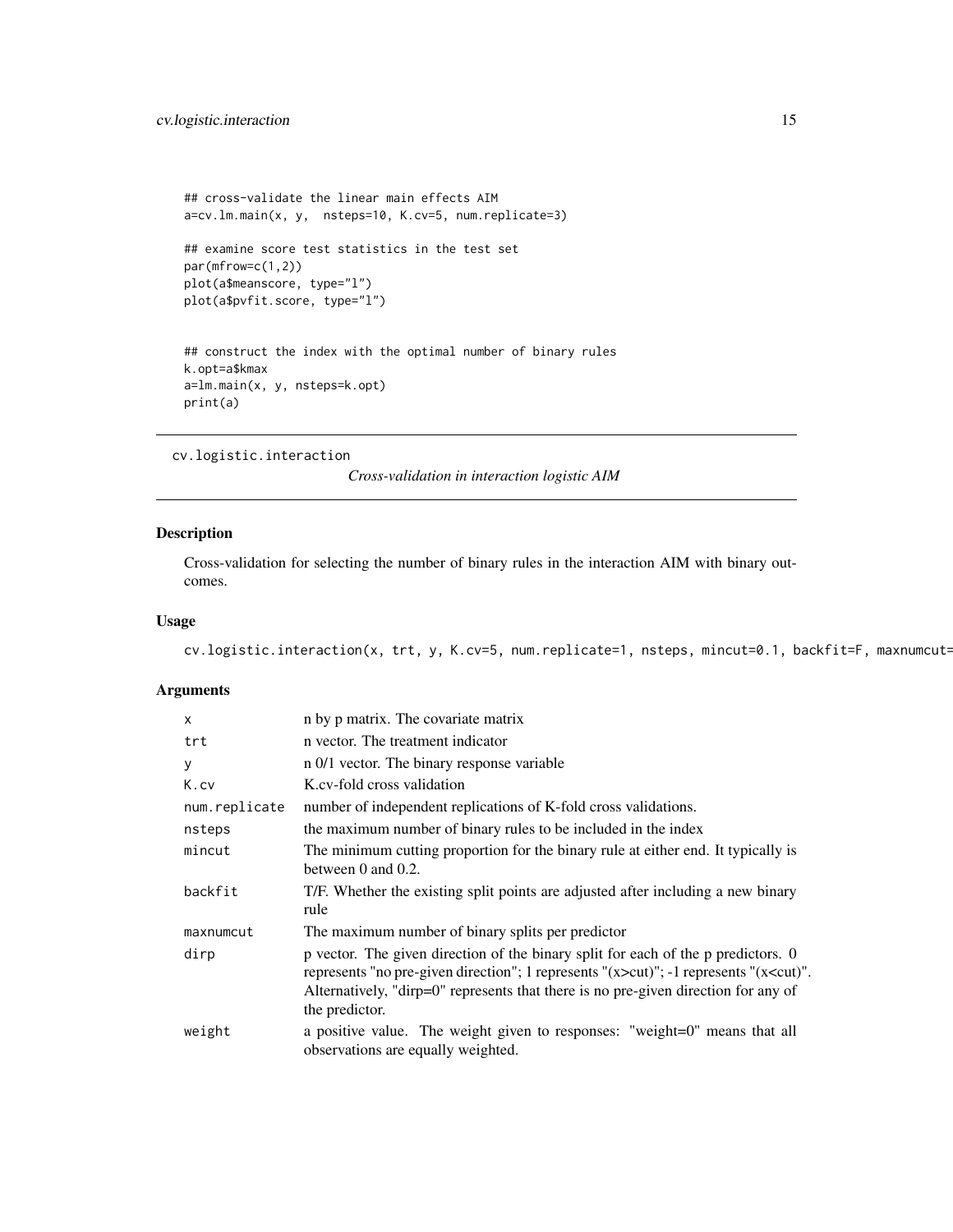cv.logistic.interaction implements the K-fold cross-validation for the interaction logistic AIM. It estimates the score test statistics in the test set for testing the treatment\*index interaction. It also provides pre-validated fits for each observation and pre-validated score test statistic. The output can be used to select the optimal number of binary rules.

#### Value

cv.logistic.interaction returns

| kmax        | the optimal number of binary rules based the cross-validation                                                                                |
|-------------|----------------------------------------------------------------------------------------------------------------------------------------------|
| meanscore   | nsteps-vector. The cross-validated score test statistics (significant at 0.05, if<br>greater than 1.96) for the treatment*index interaction. |
| pvfit.score | nsteps-vector, the pre-validated score test statistics (significant at 0.05, if greater<br>than 1.96) for the treatment*index interaction.   |
| preval      | nsteps by n matrix. Prevalidated fits for individual observation                                                                             |

### References

L Tian and R Tibshirani Adaptive index models for marker-based risk stratification, Tech Report, available at http://www-stat.stanford.edu/~tibs/AIM.

R Tibshirani and B Efron, Pre-validation and inference in microarrays, Statist. Appl. Genet. Mol. Biol., 1:1-18, 2002.

#### Author(s)

Lu Tian and Robert Tibshirani

### Examples

```
## generate data
set.seed(1)
n=400
p=10
x=matrix(rnorm(n*p), n, p)
z=(x[,1]<0.2)+(x[,5]>0.2)
trt=rbinom(n,1, 0.5)
beta=1
prb=1/(1+exp(trt-beta*trt*z-0.5))
y=rbinom(n,1,prb)
## cross-validate the logistic interaction AIM
a=cv.logistic.interaction(x, trt, y, nsteps=10, K.cv=4, num.replicate=5)
## examine score test statistics in the test set
par(mfrow=c(1,2))
plot(a$meanscore, type="l")
plot(a$pvfit.score, type="l")
```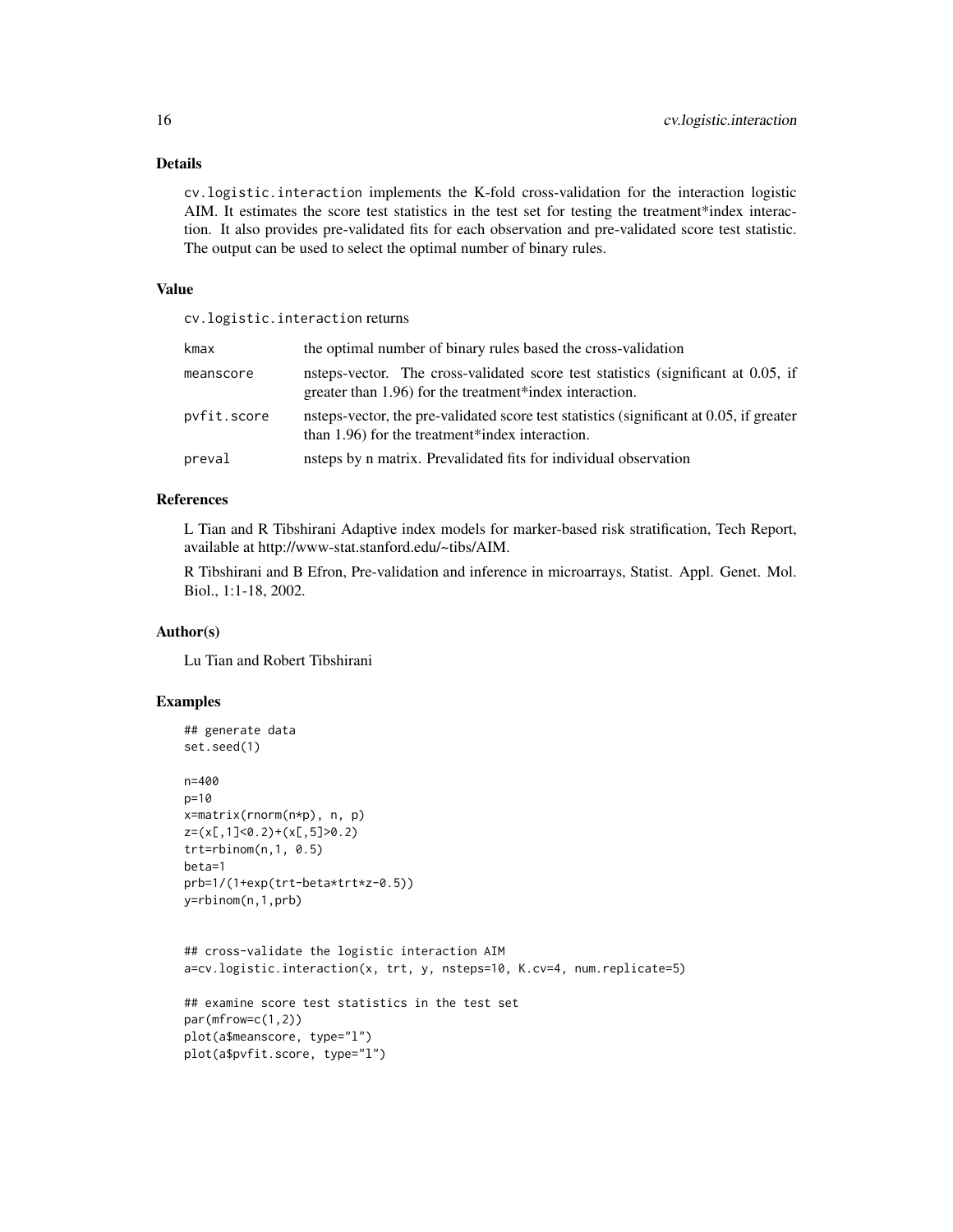## <span id="page-16-0"></span>cv.logistic.main 17

```
## construct the index with the optimal number of binary rules
k.opt=a$kmax
a=logistic.interaction(x, trt, y, nsteps=k.opt)
print(a)
```
cv.logistic.main *Cross-validation in the main effect logistic AIM*

## Description

Cross-validation for selecting the number of binary rules in the main effect AIM with binary outcomes

#### Usage

cv.logistic.main(x, y, K.cv=5, num.replicate=1, nsteps, mincut=0.1, backfit=F, maxnumcut=1, dirp=0, w

#### Arguments

| $\times$      | n by p matrix. The covariate matrix                                                                                                                                                                                                                                                            |
|---------------|------------------------------------------------------------------------------------------------------------------------------------------------------------------------------------------------------------------------------------------------------------------------------------------------|
| У             | n 0/1 vector. The binary response variable                                                                                                                                                                                                                                                     |
| K.cv          | K.cv-fold cross validation                                                                                                                                                                                                                                                                     |
| num.replicate | number of independent replications of K-fold cross validations.                                                                                                                                                                                                                                |
| nsteps        | The maximum number of binary rules to be included in the index                                                                                                                                                                                                                                 |
| mincut        | The minimum cutting proportion for the binary rule at either end. It typically is<br>between $0$ and $0.2$ .                                                                                                                                                                                   |
| backfit       | T/F. Whether the existing split points are adjusted after including a new binary<br>rule                                                                                                                                                                                                       |
| maxnumcut     | The maximum number of binary splits per predictor                                                                                                                                                                                                                                              |
| dirp          | p vector. The given direction of the binary split for each of the p predictors. 0<br>represents "no pre-given direction"; 1 represents " $(x > cut)$ "; -1 represents " $(x < cut)$ ".<br>Alternatively, "dirp=0" represents that there is no pre-given direction for any of<br>the predictor. |
| weight        | a positive value. The weight given to responses. "weight=0" means that all<br>observations are equally weighted.                                                                                                                                                                               |

#### Details

cv.logistic.main implements the K-fold cross-validation for the main effect logistic AIM. It estimates the score test statistics in the test set for testing the association between the binary outcome and index constructed using training data. It also provides pre-validated fits for each observation and the pre-validated score test statistic. The output can be used to select the optimal number of binary rules.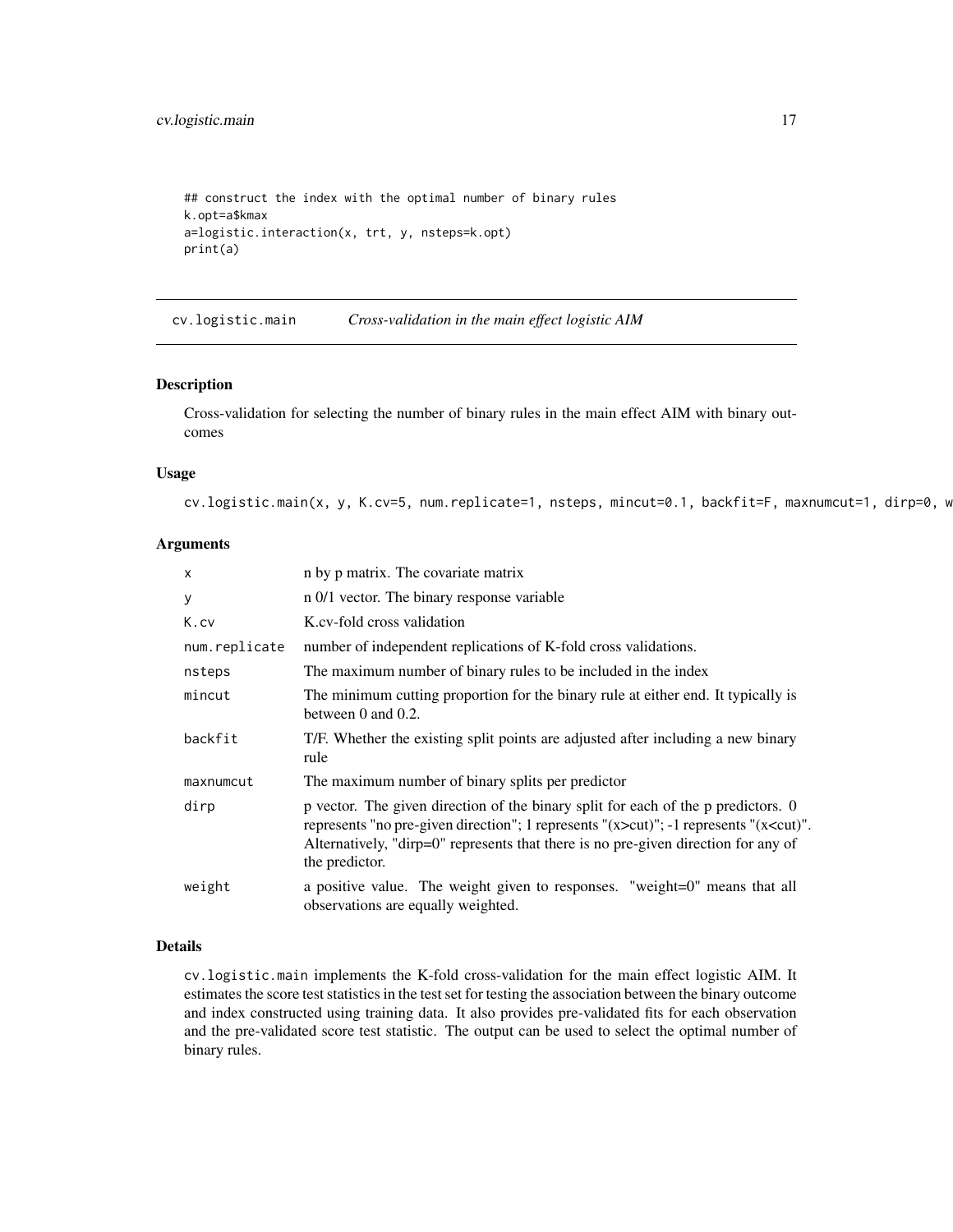## Value

cv.lm.main returns

| kmax        | the optimal number of binary rules based the cross-validation                                                                                                |
|-------------|--------------------------------------------------------------------------------------------------------------------------------------------------------------|
| meanscore   | nsteps-vector. The cross-validated score test statistics (significant at 0.05, if<br>greater than 1.96) for the association between survival time and index. |
| pvfit.score | nsteps-vector. The pre-validated score test statistics (significant at 0.05, if greater<br>than 1.96) for the association between survival time and index.   |
| preval      | nsteps by n matrix. Pre-validated fits for individual observation                                                                                            |

## References

L Tian and R Tibshirani Adaptive index models for marker-based risk stratification, Tech Report, available at http://www-stat.stanford.edu/~tibs/AIM.

R Tibshirani and B Efron, Pre-validation and inference in microarrays, Statist. Appl. Genet. Mol. Biol., 1:1-18, 2002.

## Author(s)

Lu Tian and Robert Tibshirani

#### Examples

```
## generate data
set.seed(1)
n=500
p=20
x=matrix(rnorm(n*p), n, p)
z=(x[,1]<0.2)+(x[,5]>0.2)
beta=1
prb=1/(1+exp(-beta*z))
y=rbinom(n,1,prb)
## cross-validate the logistic main effects AIM
a=cv.logistic.main(x, y, nsteps=10, K.cv=5, num.replicate=3)
## examine the score test statistics in the test set
par(mfrow=c(1,2))
plot(a$meanscore, type="l")
plot(a$pvfit.score, type="l")
## construct the index with the optimal number of binary rules
k.opt=a$kmax
a=logistic.main(x, y, nsteps=k.opt)
print(a)
```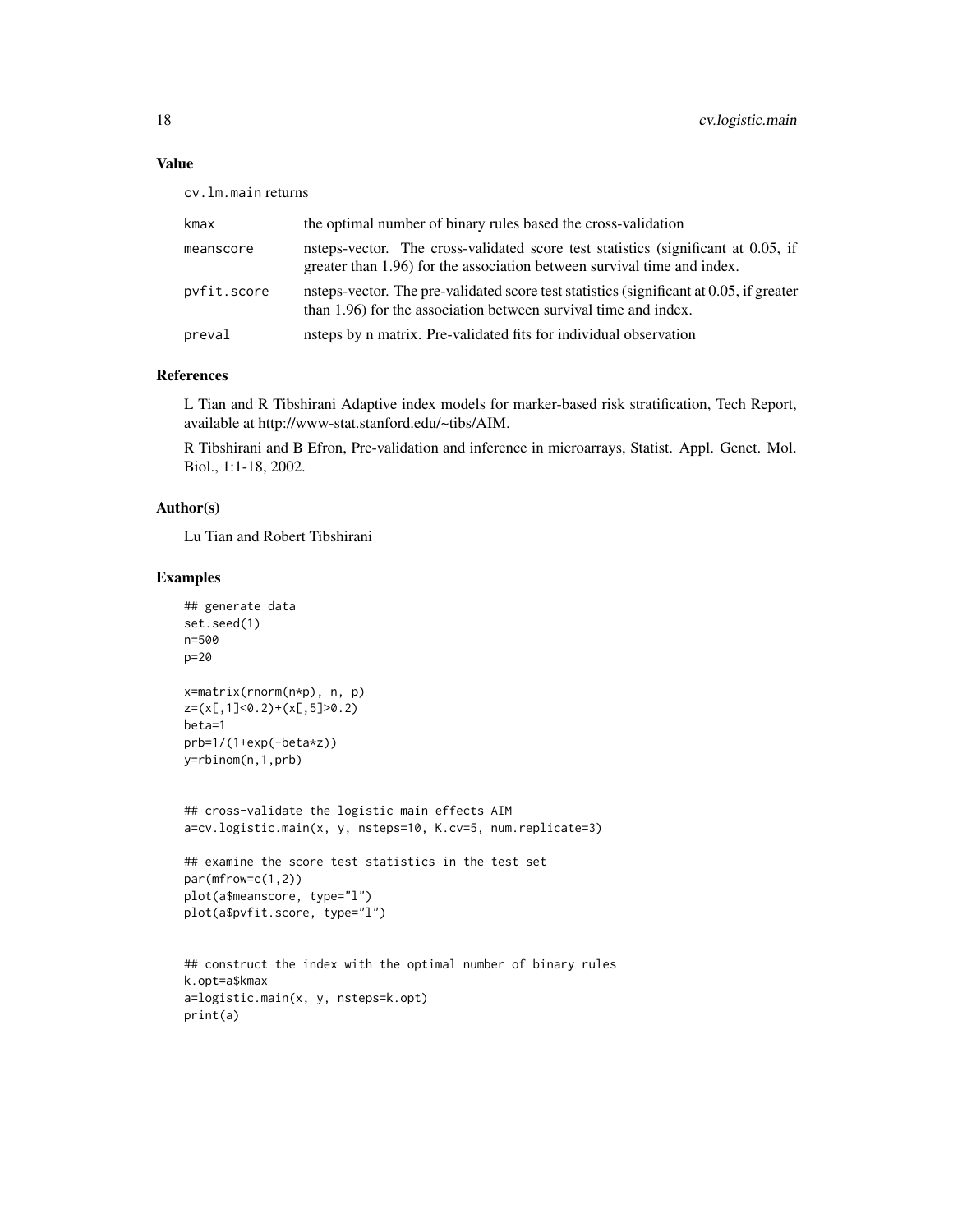<span id="page-18-0"></span>index.prediction *Predict index based on fitted AIM*

#### Description

Compute the index for new observations using output from lm.main, lm.interaction, logistic.main, logistic.interaction, cox.main and cox.interaction.

#### Usage

```
index.prediction(res, x)
```
#### Arguments

| res          | list "res" term from the outputs in 1m. main, 1m. interaction, logistic. main, |
|--------------|--------------------------------------------------------------------------------|
|              | logistic.interaction, cox.main and cox.interaction                             |
| $\mathbf{x}$ | New covariate matrix                                                           |

## Details

index.prediction computes the new index for given observations based on the fitted AIM

#### Value

index.prediction returns score which is the index for new observations with covariate matrix "x".

#### Author(s)

Lu Tian and Robert Tibshirani

## References

Lu Tian and Robert Tibshirani (2010) Adaptive index models for marker-based risk stratification. Tech Report. Available at http://www-stat.stanford.edu/~tibs/AIM.

## Examples

```
## generate data
set.seed(1)
n=400
p=10
x=matrix(rnorm(n*p), n, p)
z=(x[,1]<0.2)+(x[,5]>0.2)
trt=rbinom(n,1, 0.5)
beta=1
prb=1/(1+exp(trt-beta*trt*z-0.5))
y=rbinom(n,1,prb)
```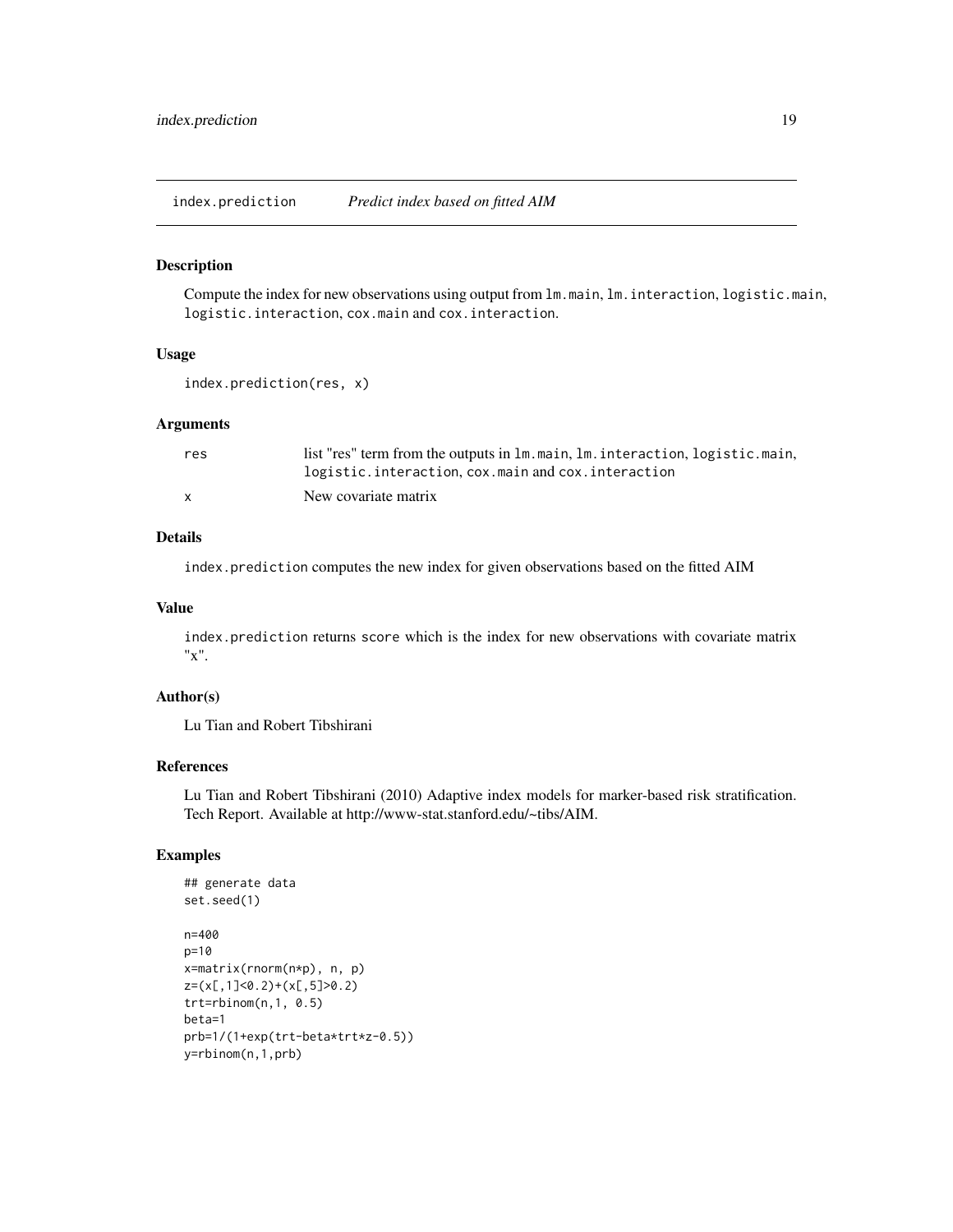```
## fit the interaction logistic AIM model
a=logistic.interaction(x, trt, y, nsteps=10)
## examine the model sequence
print(a)
## compute the index based on the 2nd model of the sequence, using data x
z.prd=index.prediction(a$res[[2]],x)
## compute the index based on the 2nd model of the sequence using new data xx, and compare the result with the true
nn=10
xx=matrix(rnorm(nn*p), nn, p)
zz=(xx[,1]<0.2)+(xx[,5]>0.2)
zz.prd=index.prediction(a$res[[2]],xx)
cbind(zz, zz.prd)
```
lm.interaction *Interaction linear adaptive index model*

#### Description

Estimate adpative index model for continuous outcomes in the context of linear regression. The resulting index characterizes the interactions between the covariates and treatment.

#### Usage

lm.interaction(x, trt, y, nsteps=8, backfit=F, mincut=.1, maxnumcut=1, dirp=0)

| $\times$  | n by p matrix. The covariate matrix                                                                                                                                                                                                                                                            |
|-----------|------------------------------------------------------------------------------------------------------------------------------------------------------------------------------------------------------------------------------------------------------------------------------------------------|
| trt       | n vector. The treatment indicator                                                                                                                                                                                                                                                              |
| y         | n vector. The continuous response variable                                                                                                                                                                                                                                                     |
| nsteps    | the maximum number of binary rules to be included in the index                                                                                                                                                                                                                                 |
| backfit   | T/F. Whether the existing split points are adjusted after including a new binary<br>rule                                                                                                                                                                                                       |
| mincut    | The minimum cutting proportion for the binary rule at either end. It typically is<br>between $0$ and $0.2$ .                                                                                                                                                                                   |
| maxnumcut | The maximum number of binary splits per predictor                                                                                                                                                                                                                                              |
| dirp      | p vector. The given direction of the binary split for each of the p predictors. 0<br>represents "no pre-given direction"; 1 represents " $(x > cut)$ "; -1 represents " $(x < cut)$ ".<br>Alternatively, "dirp=0" represents that there is no pre-given direction for any of<br>the predictor. |

<span id="page-19-0"></span>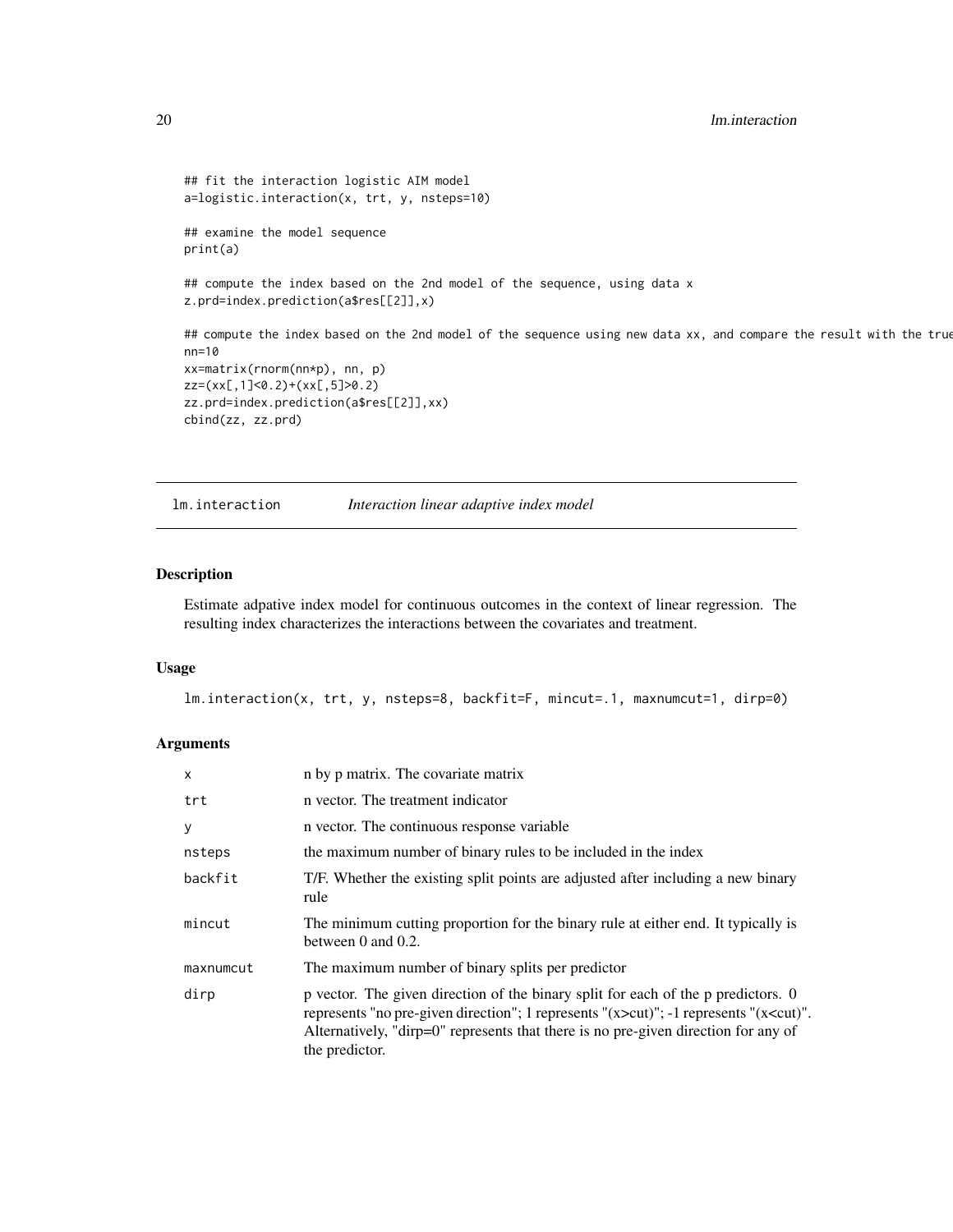## lm.interaction 21

#### Details

lm.interaction sequentially estimates a sequence of adaptive index models with up to "nsteps" terms for continuous outcomes. The aglorithm seeks the index having the strong interaction with the treatment in the linear model. The appropriate number of binary rules can be selected via K-fold cross-validation (cv.lm.interaction).

#### Value

lm.interaction returns maxsc, which is the observed score test statistics for the index\*treatment interaction in the fitted model and res, which is a list with components

| jmaa   | number of predictors                                                               |
|--------|------------------------------------------------------------------------------------|
| cutp   | split points for the binary rules                                                  |
| maxdir | direction of split: 1 represents " $(x > cut)$ " and -1 represents " $(x < cut)$ " |
| maxsc  | observed score test statistics for the interaction                                 |

#### Author(s)

Lu Tian and Robert Tibshirani

## References

Lu Tian and Robert Tibshirani (2010) "Adaptive index models for marker-based risk stratification", Tech Report, available at http://www-stat.stanford.edu/~tibs/AIM.

#### Examples

```
## generate data
set.seed(1)
n=400
p=10
x=matrix(rnorm(n*p), n, p)
z=(x[,1]<0.2)+(x[,5]>0.2)
trt=rbinom(n, 1, 0.5)
beta=1
y=trt+beta*trt*z+rnorm(n)
```
## fit the interaction linear AIM a=lm.interaction(x, trt, y, nsteps=10)

```
## examine the model sequence
print(a)
```
## compute the index based on the 2nd model of the sequence, using data x z.prd=index.prediction(a\$res[[2]],x)

## compute the index based on the 2nd model of the sequence using new data xx, and compare the result with the true nn=10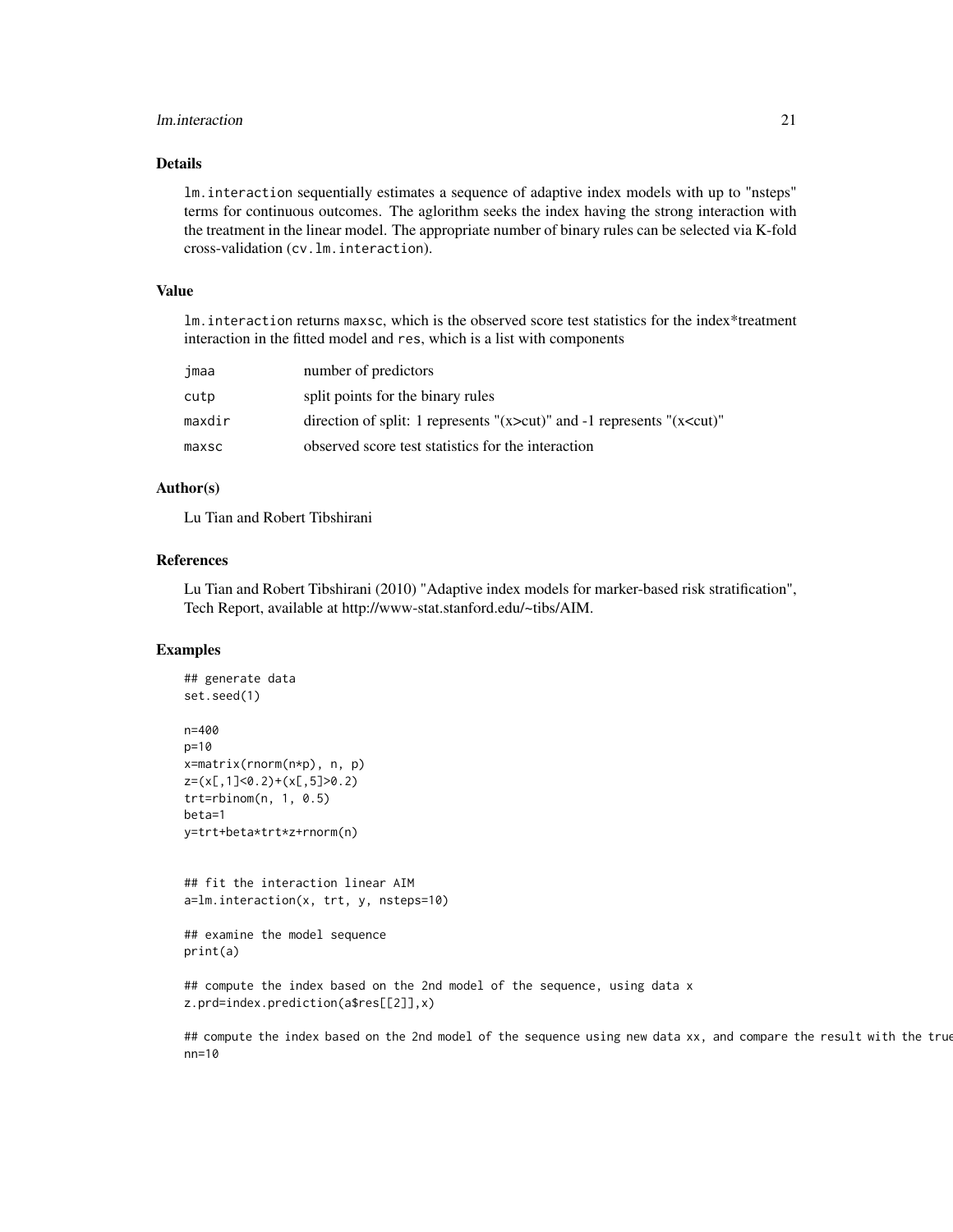```
xx=matrix(rnorm(nn*p), nn, p)
zz=(xx[,1]<0.2)+(xx[,5]>0.2)
zz.prd=index.prediction(a$res[[2]],xx)
cbind(zz, zz.prd)
```
lm.main *Main effect linear adaptive index model*

## Description

Estimate adpative index model for continuous outcomes in the context of linear regression. The resulting index characterizes the main covariate effect on the continuous response.

## Usage

lm.main(x, y, nsteps=8, backfit=F, mincut=.1, maxnumcut=1, dirp=0)

## Arguments

| $\mathsf{x}$ | n by p matrix. The covariate matrix                                                                                                                                                                                                                                                              |
|--------------|--------------------------------------------------------------------------------------------------------------------------------------------------------------------------------------------------------------------------------------------------------------------------------------------------|
| У            | n vector. The continuous response variable                                                                                                                                                                                                                                                       |
| nsteps       | the maximum number of binary rules to be included in the index                                                                                                                                                                                                                                   |
| backfit      | T/F. Whether the existing split points are adjusted after including a new binary<br>rule                                                                                                                                                                                                         |
| mincut       | The minimum cutting proportion for the binary rule at either end. It typically is<br>between $0$ and $0.2$ .                                                                                                                                                                                     |
| maxnumcut    | The maximum number of binary splits per predictor                                                                                                                                                                                                                                                |
| dirp         | p vector. The given direction of the binary split for each of the p predictors. 0<br>represents "no pre-given direction"; 1 represents "(x>cut)"; -1 represents "(x <cut)".<br>Alternatively, "dirp=0" represents that there is no pre-given direction for any of<br/>the predictor.</cut)".<br> |

## Details

lm.main sequentially estimates a sequence of adaptive index models with up to "nsteps" terms for continuous outcomes. The appropriate number of binary rules can be selected via K-fold crossvalidation(cv.lm.main).

#### Value

lm.main returns maxsc, which is the score test statistics achieved in the fitted model and res, which is a list with components

| jmaa   | number of predictors                                                               |
|--------|------------------------------------------------------------------------------------|
| cutp   | split points for the binary rules                                                  |
| maxdir | direction of split: 1 represents " $(x > cut)$ " and -1 represents " $(x < cut)$ " |
| maxsc  | observed score test statistics for the main effect                                 |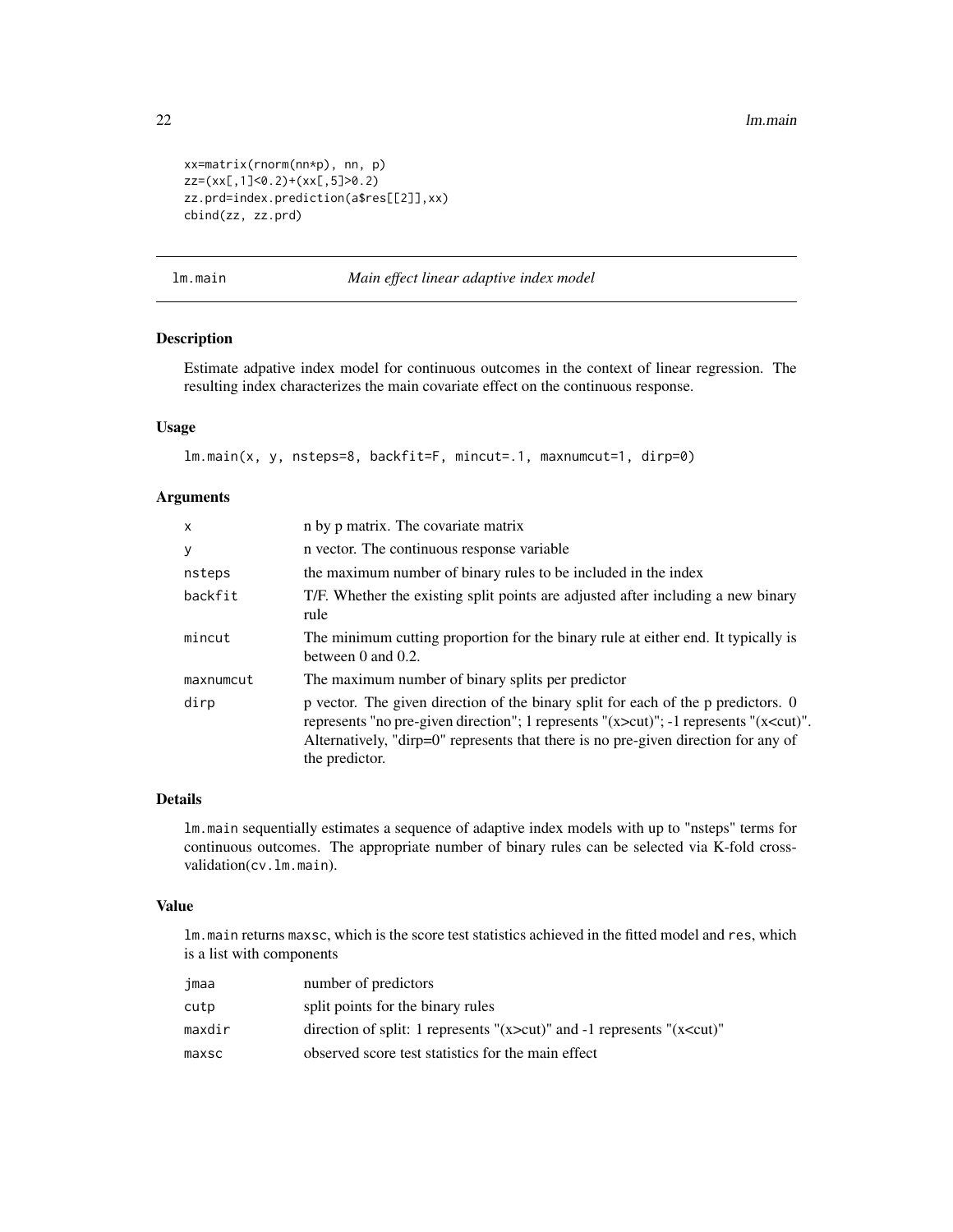```
logistic.interaction 23
```
#### Author(s)

Lu Tian and Rob Tibshirani

#### References

Lu Tian and Robert Tibshirani (2010) "Adaptive index models for marker-based risk stratification", Tech Report, available at http://www-stat.stanford.edu/~tibs/AIM.

#### Examples

```
## generate data
set.seed(1)
n=500
p=20
x=matrix(rnorm(n*p), n, p)
z=(x[,1]<0.2)+(x[,5]>0.2)
beta=1
y=beta*z+rnorm(n)
## fit the main effects linear AIM
a=lm.main(x, y, nsteps=10)
## examine the model sequence
print(a)
## compute the index based on the 2nd model of the sequence using data x
z.prd=index.prediction(a$res[[2]],x)
## compute the index based on the 2nd model of the sequence using new data xx, and compare the result with the true
nn=10
xx=matrix(rnorm(nn*p), nn, p)
zz=(xx[,1]<0.2)+(xx[,5]>0.2)
zz.prd=index.prediction(a$res[[2]],xx)
```
logistic.interaction *Interaction logistic adaptive index model*

## Description

cbind(zz, zz.prd)

Estimate adpative index model for binary outcomes in the context of logistic regression. The resulting index characterizes the interaction between the covariates and treatment.

#### Usage

```
logistic.interaction(x, trt, y, nsteps=8, mincut=.1, backfit=F, maxnumcut=1, dirp=0, weight=1)
```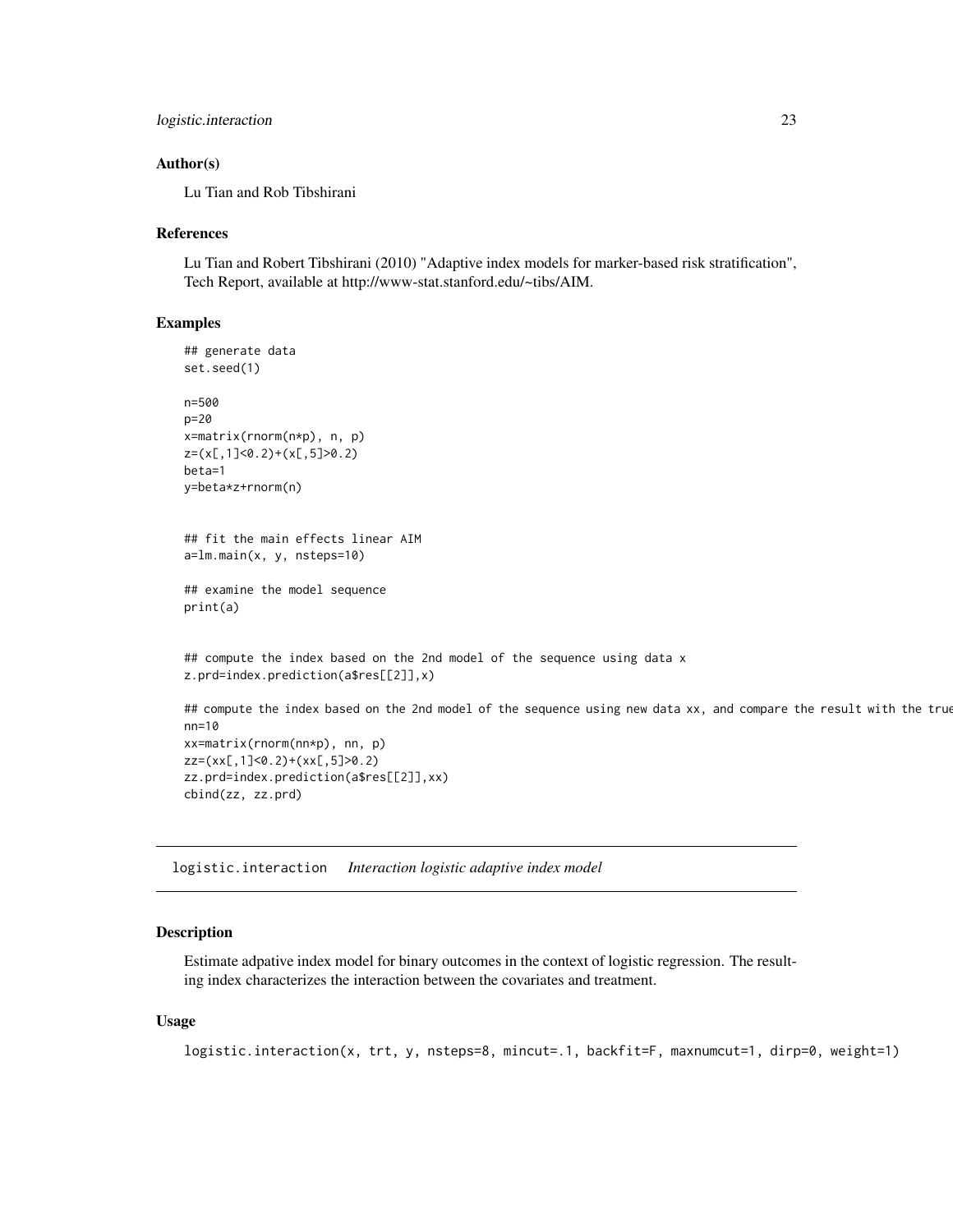## Arguments

| $\mathsf{x}$ | n by p matrix. The covariate matrix                                                                                                                                                                                                                                                            |
|--------------|------------------------------------------------------------------------------------------------------------------------------------------------------------------------------------------------------------------------------------------------------------------------------------------------|
| trt          | n vector. The treatment indicator                                                                                                                                                                                                                                                              |
| y            | n 0/1 vector. The binary response variable                                                                                                                                                                                                                                                     |
| nsteps       | the maximum number of binary rules to be included in the index                                                                                                                                                                                                                                 |
| mincut       | The minimum cutting proportion for the binary rule at either end. It typically is<br>between $0$ and $0.2$ .                                                                                                                                                                                   |
| backfit      | T/F. Whether the existing split points are adjusted after including a new binary<br>rule                                                                                                                                                                                                       |
| maxnumcut    | The maximum number of binary splits per predictor                                                                                                                                                                                                                                              |
| dirp         | p vector. The given direction of the binary split for each of the p predictors. 0<br>represents "no pre-given direction"; 1 represents " $(x > cut)$ "; -1 represents " $(x < cut)$ ".<br>Alternatively, "dirp=0" represents that there is no pre-given direction for any of<br>the predictor. |
| weight       | a positive value. The weight given to responses. "weight=0" means that all<br>observations are equally weighted.                                                                                                                                                                               |

## Details

logistic.interaction sequentially estimates a sequence of adaptive index models with up to "nsteps" terms for binary outcomes. The aglorithm seeks the index having the strong interaction with the treatment in the logistic regression model. The appropriate number of binary rules can be selected via K-fold cross-validation (cv.logistic.interaction).

## Value

logistic. interaction returns maxsc, which is the observed score test statistics for the index\*treatment interaction in the fitted model and res, which is a list with components

| jmaa   | number of predictors                                                               |
|--------|------------------------------------------------------------------------------------|
| cutp   | split points for the binary rules                                                  |
| maxdir | direction of split: 1 represents " $(x > cut)$ " and -1 represents " $(x < cut)$ " |
| maxsc  | observed score test statistics for the interaction                                 |

## Author(s)

Lu Tian and Robert Tibshirani

## References

Lu Tian and Robert Tibshirani (2010) "Adaptive index models for marker-based risk stratification", Tech Report, available at http://www-stat.stanford.edu/~tibs/AIM.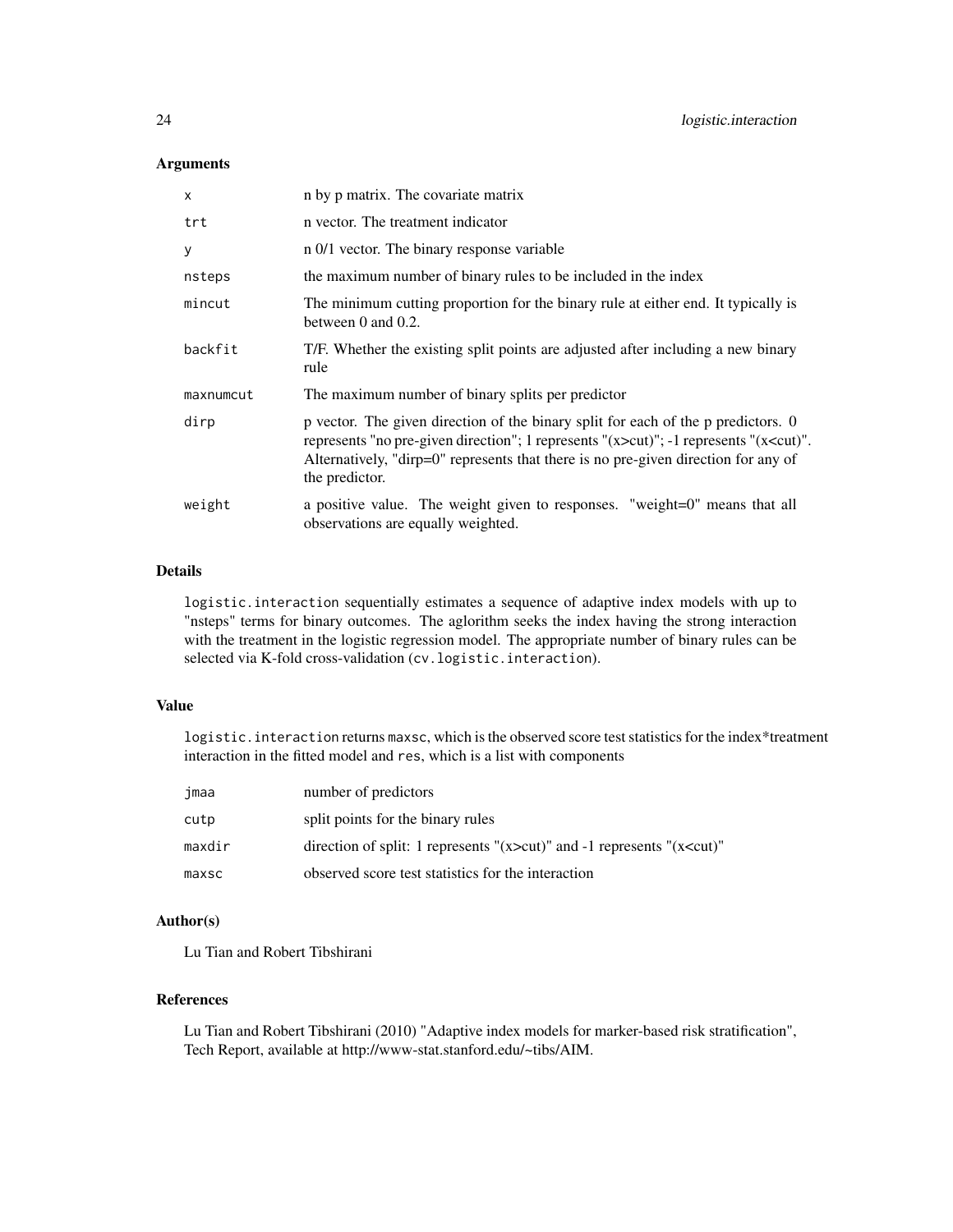## <span id="page-24-0"></span>logistic.main 25

#### Examples

```
## generate data
set.seed(1)
n=400
p=10
x=matrix(rnorm(n*p), n, p)
z=(x[,1]<0.2)+(x[,5]>0.2)
trt=rbinom(n,1, 0.5)
beta=1
prb=1/(1+exp(trt-beta*trt*z-0.5))
y=rbinom(n,1,prb)
## fit the interaction logistic AIM
a=logistic.interaction(x, trt, y, nsteps=10)
## examine the model sequence
print(a)
## compute the index based on the 2nd model of the sequence using data x
z.prd=index.prediction(a$res[[2]],x)
## compute the index based on the 2nd model of the sequence using new data xx, and compare the result with the true
nn=10
xx=matrix(rnorm(nn*p), nn, p)
zz=(xx[,1]<0.2)+(xx[,5]>0.2)
zz.prd=index.prediction(a$res[[2]],xx)
cbind(zz, zz.prd)
```

```
logistic.main Main effect logistic adaptive index model
```
#### Description

Estimate adpative index model for binary outcomes in the context of logistic regression. The resulting index characterizes the main covariate effect on the response probability.

#### Usage

```
logistic.main(x, y, nsteps=8, mincut=.1, backfit=F, maxnumcut=1, dirp=0, weight=1)
```

| X        | n by p matrix. The covariate matrix                                                      |
|----------|------------------------------------------------------------------------------------------|
| <b>V</b> | n 0/1 vector. The binary response variable                                               |
| nsteps   | the maximum number of binary rules to be included in the index                           |
| backfit  | T/F. Whether the existing split points are adjusted after including a new binary<br>rule |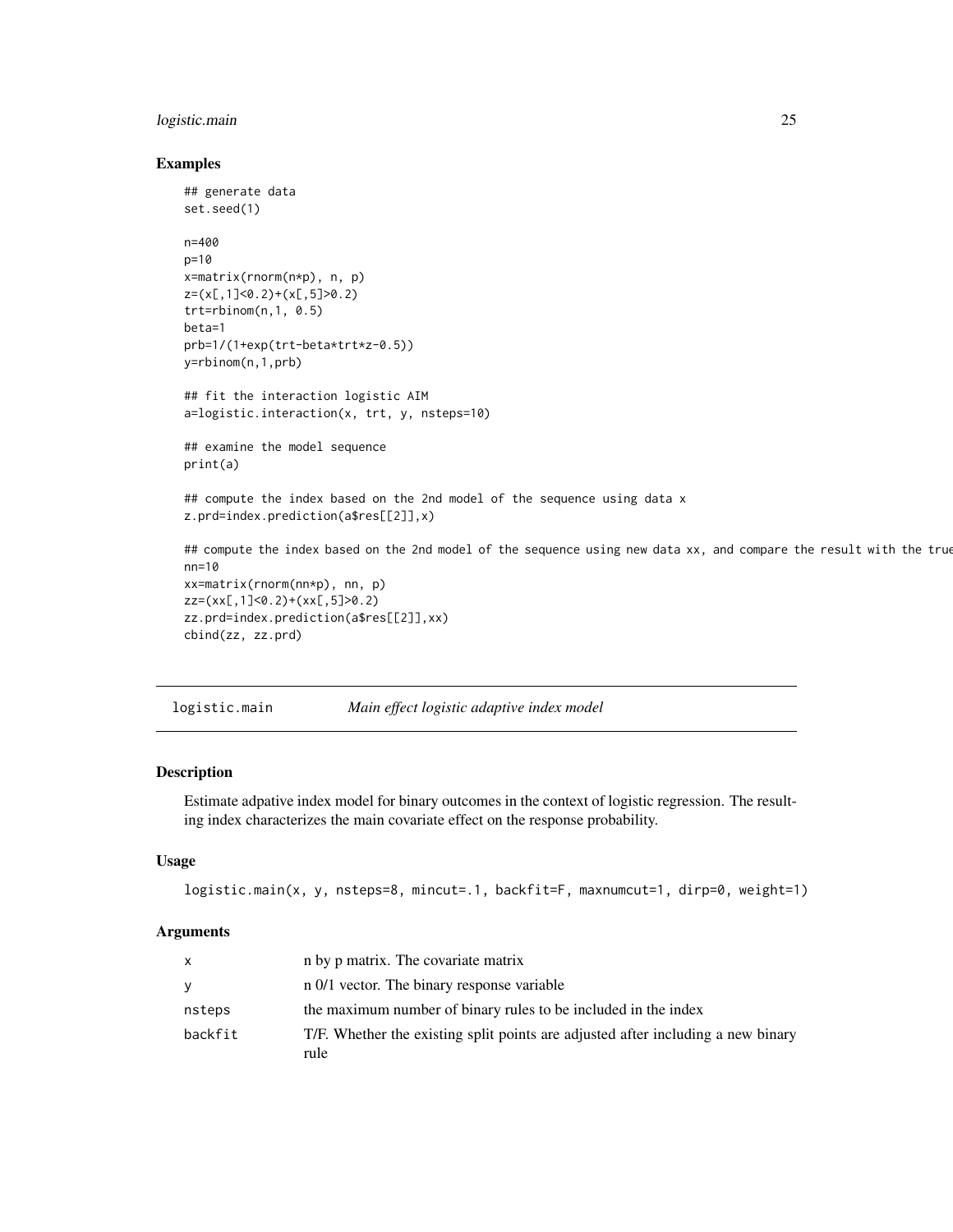| mincut    | The minimum cutting proportion for the binary rule at either end. It typically is<br>between 0 and 0.2.                                                                                                                                                                                        |
|-----------|------------------------------------------------------------------------------------------------------------------------------------------------------------------------------------------------------------------------------------------------------------------------------------------------|
| maxnumcut | The maximum number of binary splits per predictor                                                                                                                                                                                                                                              |
| dirp      | p vector. The given direction of the binary split for each of the p predictors. 0<br>represents "no pre-given direction"; 1 represents " $(x > cut)$ "; -1 represents " $(x < cut)$ ".<br>Alternatively, "dirp=0" represents that there is no pre-given direction for any of<br>the predictor. |
| weight    | a positive number. The weight given to responses. "weight=0" means that all<br>observations are equally weighted.                                                                                                                                                                              |

logistic.main sequentially estimates a sequence of adaptive index models with up to "nsteps" terms for binary outcomes. The appropriate number of binary rules can be selected via K-fold cross-validation(cv.logistic.main).

### Value

logistic.main returns maxsc, which is the score test statistics achieved in the fitted model and res, which is a list with components

| jmaa   | number of predictors                                                               |
|--------|------------------------------------------------------------------------------------|
| cutp   | split points for the binary rules                                                  |
| maxdir | direction of split: 1 represents " $(x > cut)$ " and -1 represents " $(x < cut)$ " |
| maxsc  | observed score test statistics for the main effect                                 |

## Author(s)

Lu Tian and Robert Tibshirani

## References

Lu Tian and Robert Tibshirani (2010) "Adaptive index models for marker-based risk stratification", Tech Report, available at http://www-stat.stanford.edu/~tibs/AIM.

## Examples

```
## generate data
set.seed(1)
n=200
p=10
x=matrix(rnorm(n*p), n, p)
z=(x[,1]<0.2)+(x[,5]>0.2)
beta=1
prb=1/(1+exp(-beta*z))
y=rbinom(n,1,prb)
```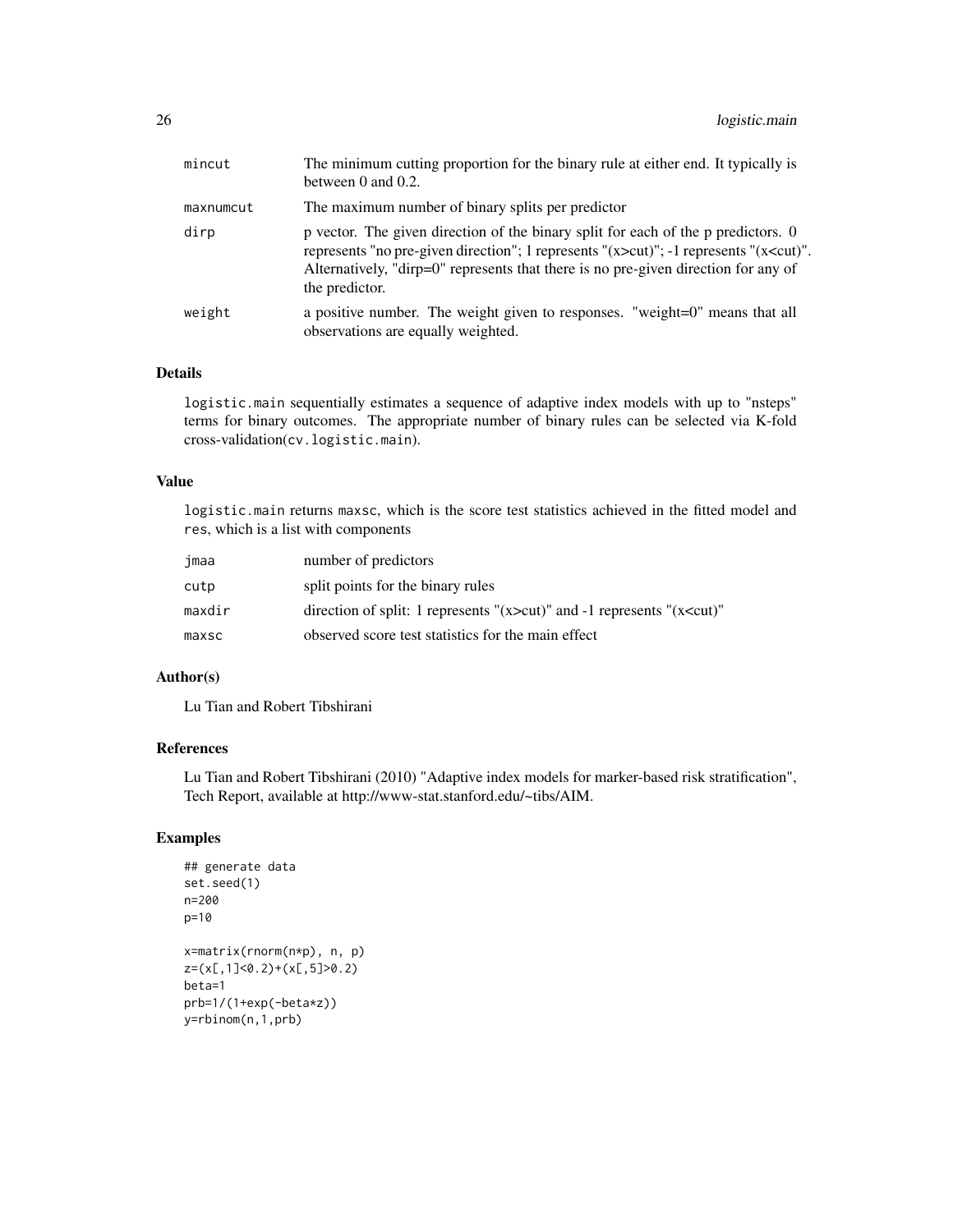## logistic.main 27

print(a)

```
## fit logistic main effects AIM
a=logistic.main(x, y, nsteps=10)
## examine the model sequence
```
## compute the index based on the 2nd model of the sequence using data x z.prd=index.prediction(a\$res[[2]],x)

## compute the index based on the 2nd model of the sequence using new data xx, and compare the result with the true nn=10 xx=matrix(rnorm(nn\*p), nn, p) zz=(xx[,1]<0.2)+(xx[,5]>0.2) zz.prd=index.prediction(a\$res[[2]],xx) cbind(zz, zz.prd)